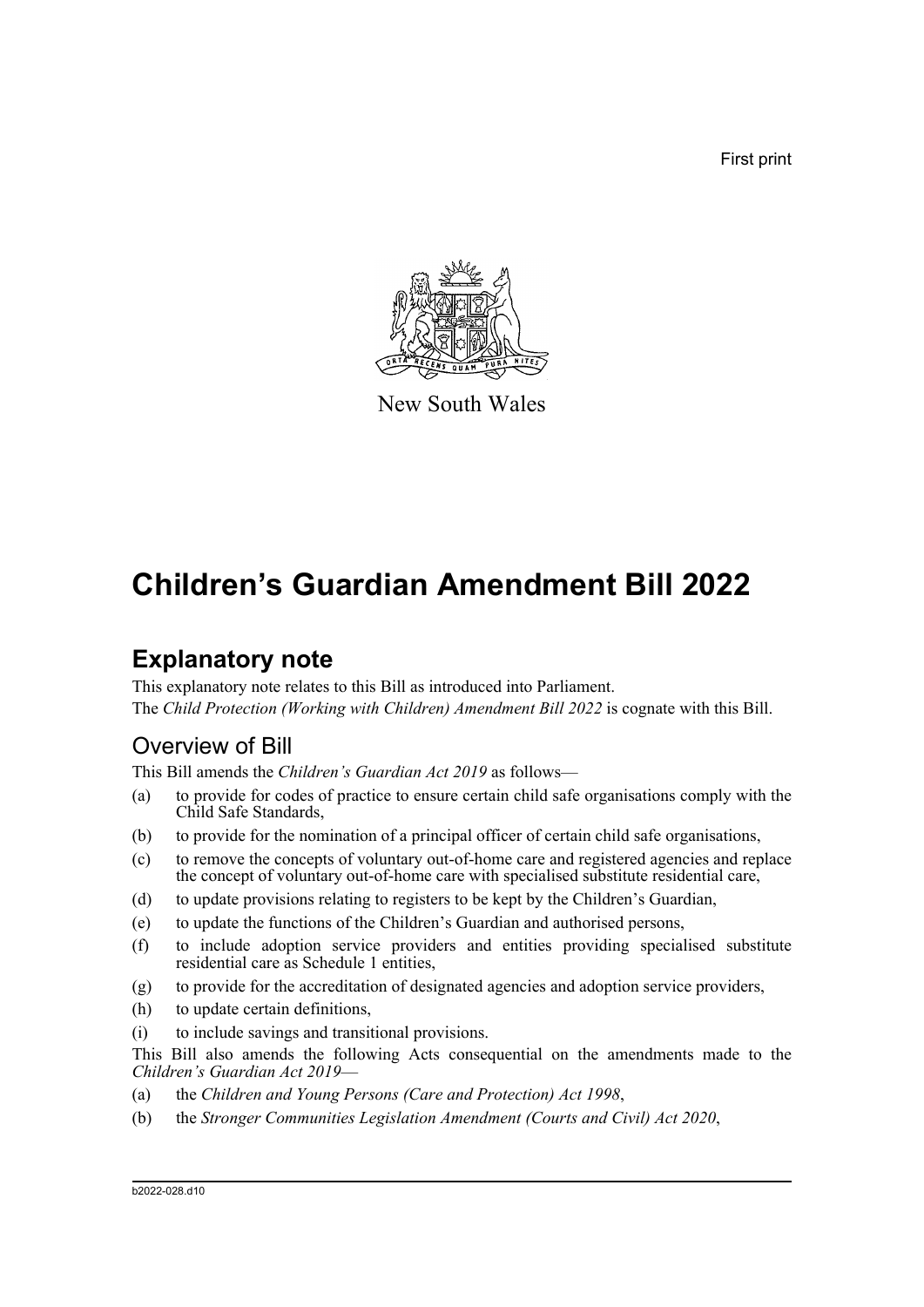(c) the *Stronger Communities Legislation Amendment (Miscellaneous) Act 2020*.

## Outline of provisions

**Clause 1** sets out the name of the proposed Act.

**Clause 2** provides for the commencement of the proposed Act.

## **Schedule 1 Amendment of Children's Guardian Act 2019 No 25**

**Schedule 1[1]** permits the regulations under the *Children's Guardian Act 2019* (the *principal Act*) to prescribe codes of practice to ensure entities comply with the Child Safe Standards. An entity must comply with a code of practice that applies to the entity. The Children's Guardian may conduct an investigation into a failure to comply and may issue a compliance notice.

**Schedule 1[3]** extends to a child safe organisation that is not a relevant agency a provision providing for the nomination of a principal officer for the organisation.

**Schedule 1[4], [5], [7]–[10], [31], [34], [46] and [48]** remove provisions from the principal Act relating to voluntary out-of-home care and registered agencies and replace the concept of voluntary out-of-home care with specialised substitute residential care. **Schedule 1[2]** re-enacts requirements that applied to voluntary out-of-home care as requirements applying to specialised substitute residential care and provides for the principal officer of an entity providing specialised substitute residential care. It also introduces an obligation on a principal officer to give certain notifications if a child dies while in specialised substitute residential care. **Schedule 1[30]** provides that a child who is subject to an arrangement for specialised substitute residential care is a child in care for the purposes of the Official Community Visitor scheme in principal Act, Part 9. **Schedule 1[11]–[20]** update provisions relating to registers to be kept by the Children's Guardian. The provisions clarify whose information may be kept on each register and remove provisions that implied certain registers applied to employees only.

Schedule 1<sup>[28]</sup> updates the functions of the Children's Guardian to include accreditation functions for designated agencies and adoption service providers, the monitoring of entities exercising functions under the children's care legislation and investigating compliance with the children's care legislation. **Schedule 1[42]** includes a definition of *children's care legislation*. **Schedule 1 [29]** makes a consequential amendment.

**Schedule 1<sup>[35]</sup>** includes adoption service providers and entities providing specialised substitute residential care as Schedule 1 entities for the purposes of the principal Act.

**Schedule 1[36]** provides that an authorised person has the function of monitoring and accrediting organisations and persons providing adoption services.

**Schedule 1[37]** provides for the accreditation of designated agencies and adoption service providers. The provisions consolidate and update existing provisions and make the 2 accreditation schemes consistent. **Schedule 1[6], [21]–[27], [32], [33], [40] and [43]** make consequential amendments.

**Schedule 1[38]** inserts a standard provision into the principal Act that enables the making of transitional regulations. **Schedule 1[39]** includes savings and transitional provisions consequent on the enactment of the proposed Act.

Schedule 1<sup>[41]</sup> updates the definition of *child safe organisation* in the principal Act to include all entities mentioned in Schedule 1 of the Act.

**Schedule 1[44]** inserts a standard definition of *function* for the purposes of the principal Act.

**Schedule 1[45]** updates the definition of *principal officer* for the purposes of the principal Act.

**Schedule 1[47]** inserts definitions of *residential care*, *residential care provider* and *residential care worker* for the purposes of the principal Act.

**Schedule 1[49]** updates the definition of *substitute residential care* in the principal Act to make clear that the 2 nights referred to in the definition are 2 nights in a period of 7 days.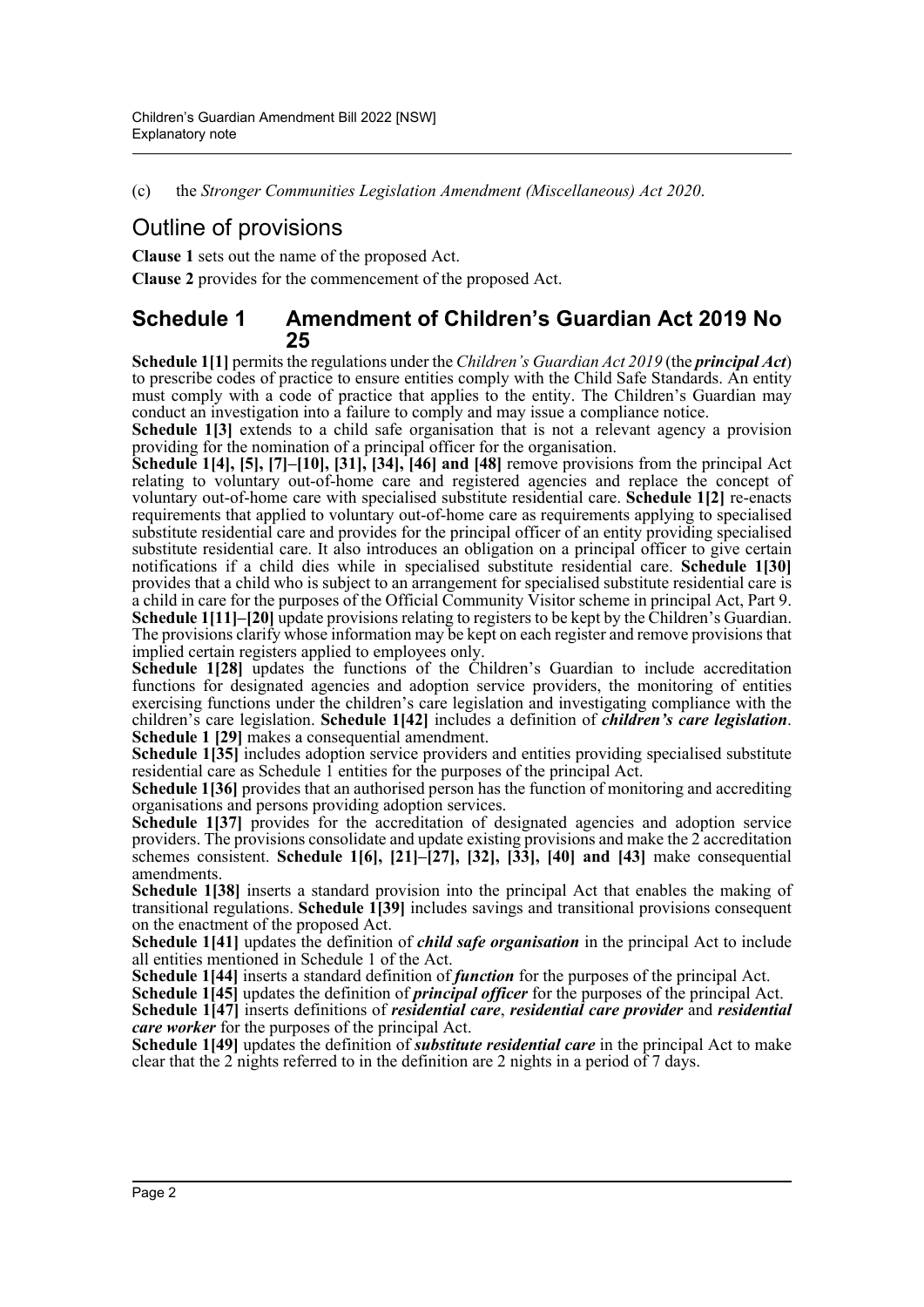## **Schedule 2 Amendment of other Acts**

**Schedule 2.1** amends the *Adoption Act 2000* to omit a provision made redundant by the *Children's Guardian Act 2019*, section 110.

**Schedule 2.2** amends the *Children and Young Persons (Care and Protection) Act 1998* to remove references to voluntary out-of-home care consequent on the amendments made to the *Children's Guardian Act 2019* by Schedule 1.

**Schedule 2.3** amends the *Coroners Act 2009* to extend the jurisdiction of a senior coroner to hold an inquest concerning the death or suspected death of a child in specialised substitute residential care.

**Schedule 2.4** amends the *Stronger Communities Legislation Amendment (Courts and Civil) Act 2020* to remove provisions made redundant by the amendments made to the *Children's Guardian Act 2019* by Schedule 1.

**Schedule 2.5** amends the *Stronger Communities Legislation Amendment (Miscellaneous) Act 2020* to remove a provision made redundant by the amendments made to the *Children's Guardian Act 2019* by Schedule 1.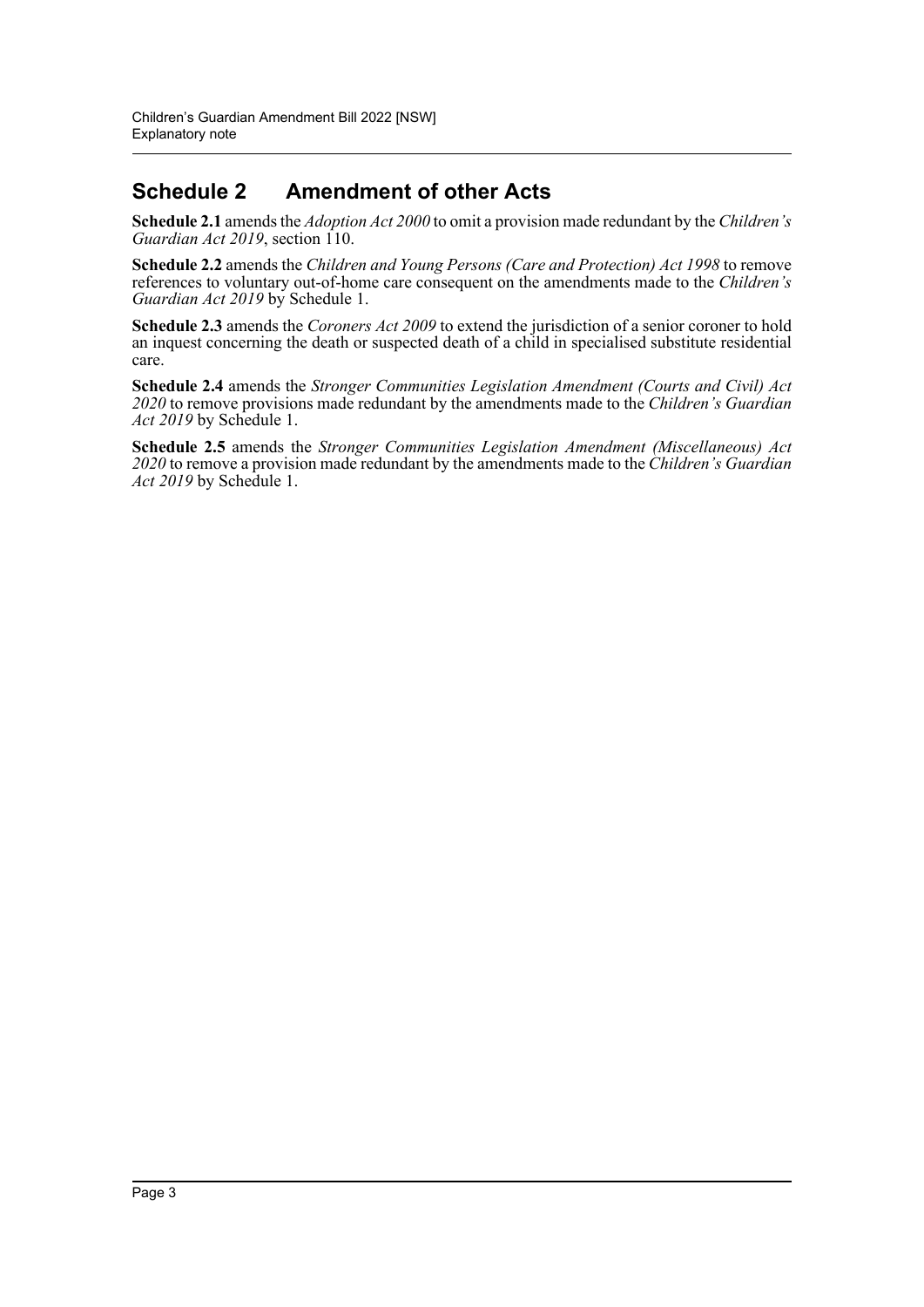First print



New South Wales

# **Children's Guardian Amendment Bill 2022**

# **Contents**

|                   |                                                 | Page |
|-------------------|-------------------------------------------------|------|
|                   | Name of Act                                     |      |
|                   | Commencement                                    |      |
| Schedule 1        | Amendment of Children's Guardian Act 2019 No 25 |      |
| <b>Schedule 2</b> | <b>Amendment of other Acts</b>                  | 25   |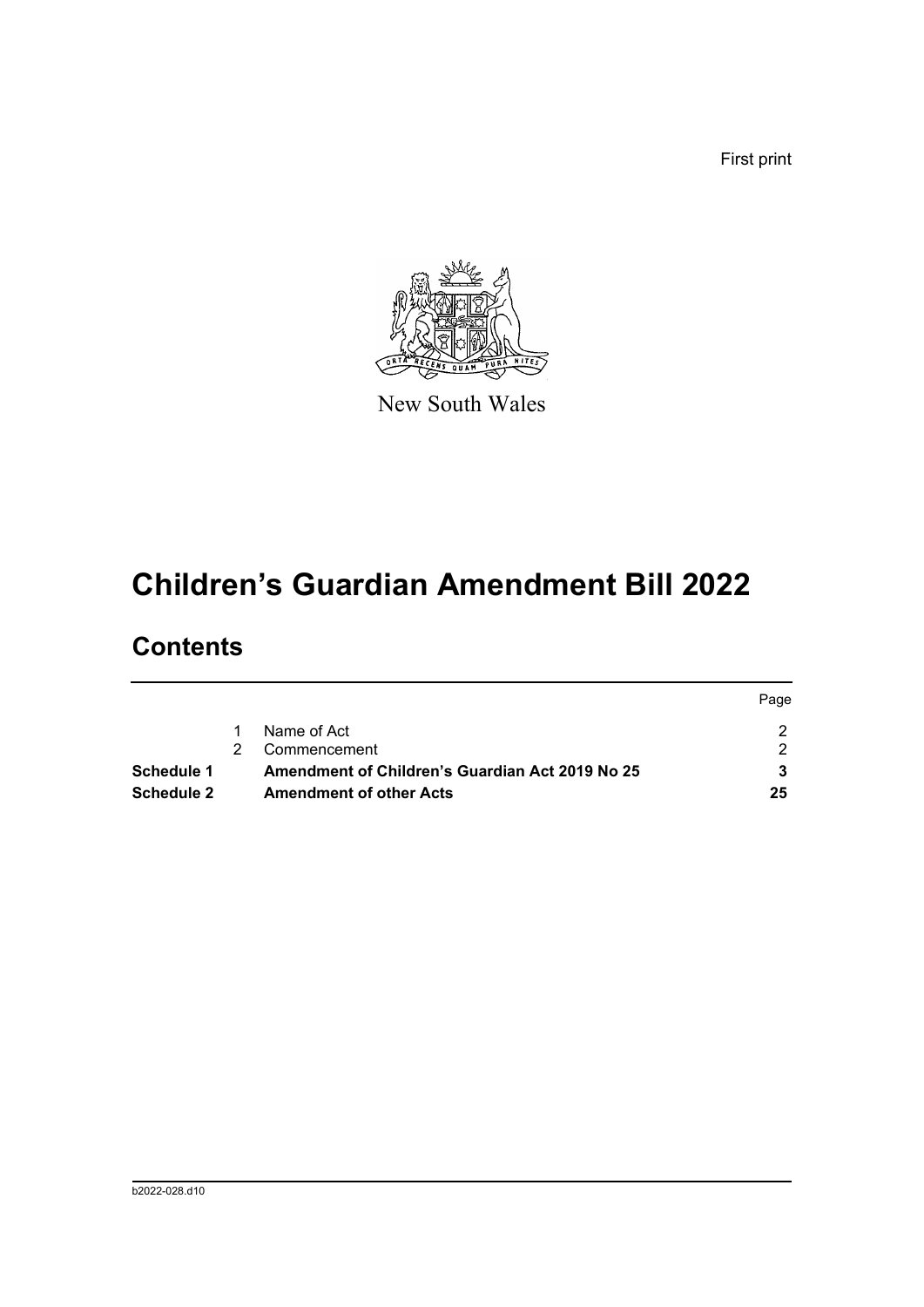

New South Wales

# **Children's Guardian Amendment Bill 2022**

No , 2022

## **A Bill for**

An Act to amend the *Children's Guardian Act 2019* in relation to the accreditation of designated agencies and adoption service providers, the Child Safe Scheme, specialised substitute residential care, registers and the functions of the Children's Guardian and authorised persons; and for other purposes.

See also the *Child Protection (Working with Children) Amendment Bill 2022*.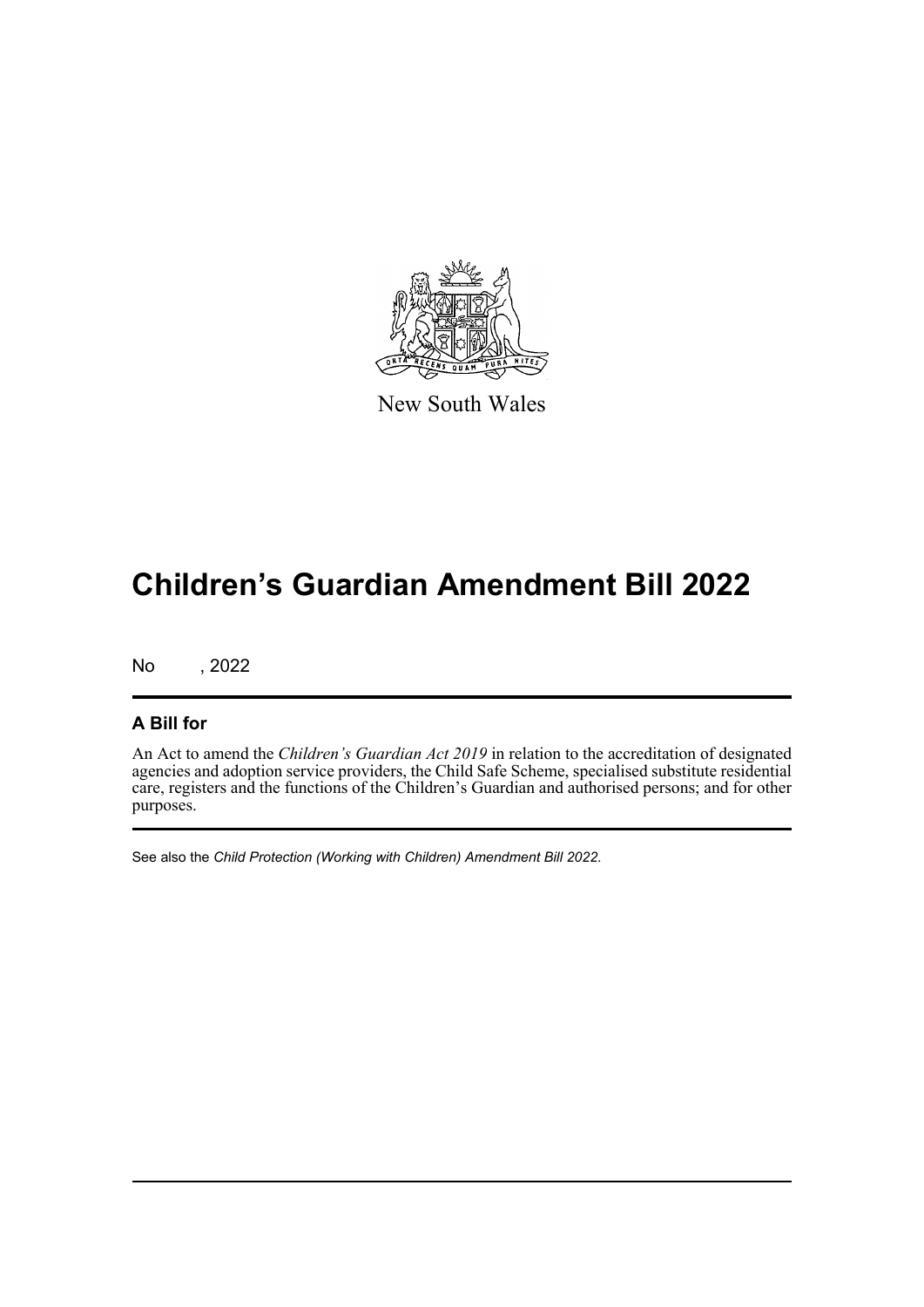## <span id="page-5-1"></span><span id="page-5-0"></span>**The Legislature of New South Wales enacts—**

|                     |             | The Legislature of New South Wales enacts—                                                                                                        |                |
|---------------------|-------------|---------------------------------------------------------------------------------------------------------------------------------------------------|----------------|
|                     | Name of Act |                                                                                                                                                   | $\mathcal{P}$  |
|                     |             | This Act is the <i>Children's Guardian Amendment Act 2022</i> .                                                                                   | 3              |
| <b>Commencement</b> |             |                                                                                                                                                   | $\overline{4}$ |
|                     |             | This Act commences as follows—                                                                                                                    | 5              |
|                     | (a)         | for Schedule 1[12], [14] to the extent that it inserts proposed section $85(1C)$ ,<br>[15], [16], [18]–[20], [38], [39] and [46]—on 18 July 2022, | 6              |
|                     | (b)         | otherwise—on 1 September 2022.                                                                                                                    | 8              |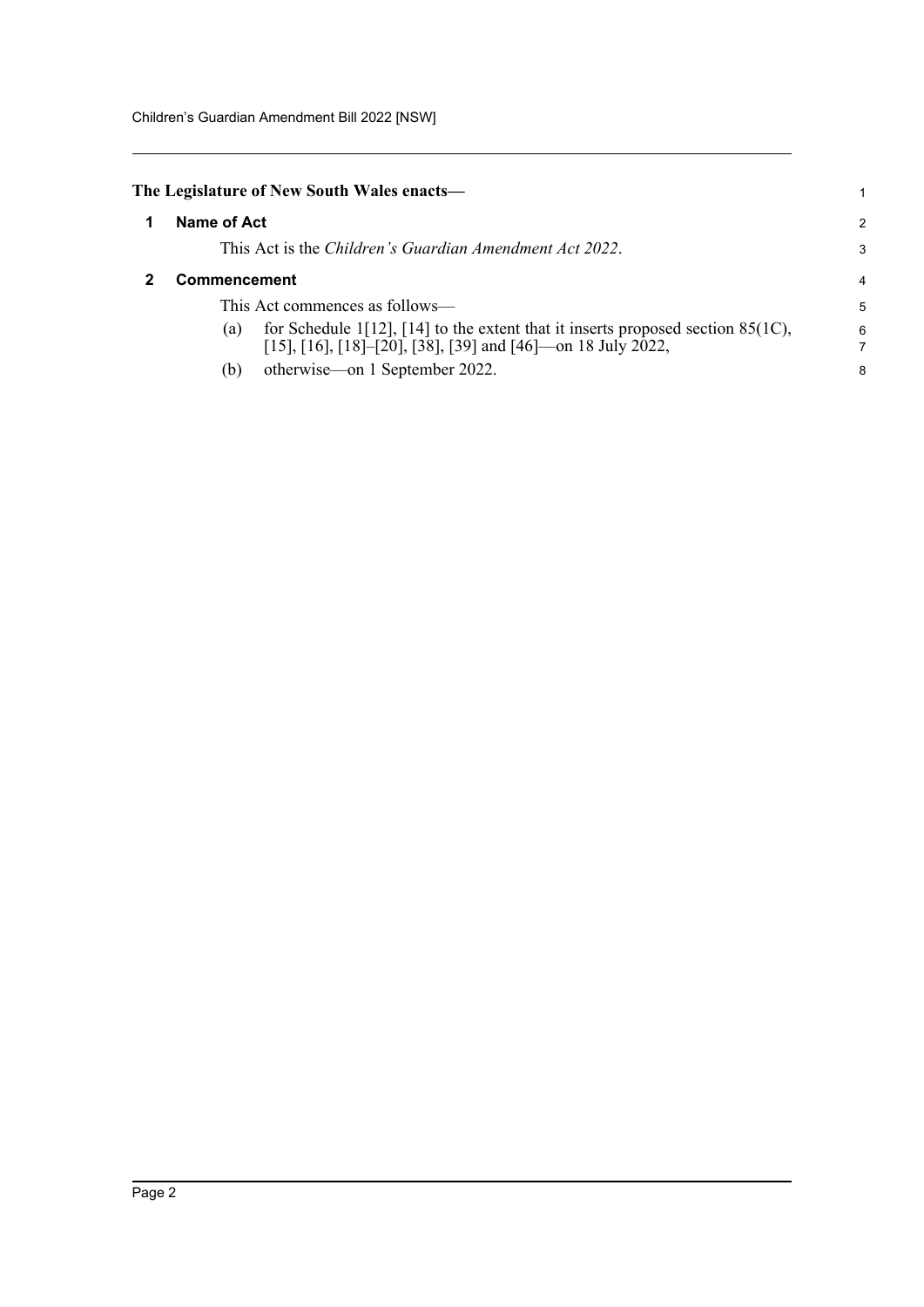#### <span id="page-6-0"></span>**Schedule 1 Amendment of Children's Guardian Act 2019 No 25 [1] Section 8DA** Insert after section 8D— **8DA Codes of practice** (1) The regulations may prescribe codes of practice for the purposes of ensuring entities comply with the Child Safe Standards. (2) A code of practice may apply only to the following entities— (a) a designated agency, (b) an adoption service provider, (c) an entity providing specialised substitute residential care, (d) an entity prescribed by the regulations. (3) A code of practice must specify the entities to which it applies. (4) A code of practice for entities providing specialised substitute residential care must require each entity to complete, within the time specified in the code of practice, a self-assessment of the entity's compliance with the Child Safe Standards. (5) An entity that fails, without reasonable excuse, to complete the self-assessment within the time specified in the code of practice commits an offence. Maximum penalty—10 penalty units. (6) A code of practice may include the following— (a) the steps that must be taken to implement the Child Safe Standards, (b) the outcomes that will indicate compliance with the Child Safe Standards, (c) other matters relevant to compliance with the Child Safe Standards. (7) A code of practice that applies to a designated agency or an adoption service provider may also include steps that must be taken to obtain and maintain accreditation under this Act. (8) An entity must comply with a code of practice that applies to the entity. **Note—** This provision makes the code of practice a mandatory prescriptive requirement for compliance with the Child Safe Standards. (9) The failure by an entity to comply with a code of practice is grounds for the Children's Guardian to— (a) conduct an investigation under Division 6, and (b) following the investigation, if the Children's Guardian considers it appropriate—issue a compliance notice to the entity under Part 9A. **[2] Part 3A, Division 7** Insert after Division 6— 1  $\mathcal{L}$ 3 4 5 6 7 8 9 10 11 12 13 14 15 16 17 18 19 20 21 22 23 24 25 26 27  $28$  $29$ 30 31 32 33 34 35 36 37 38 39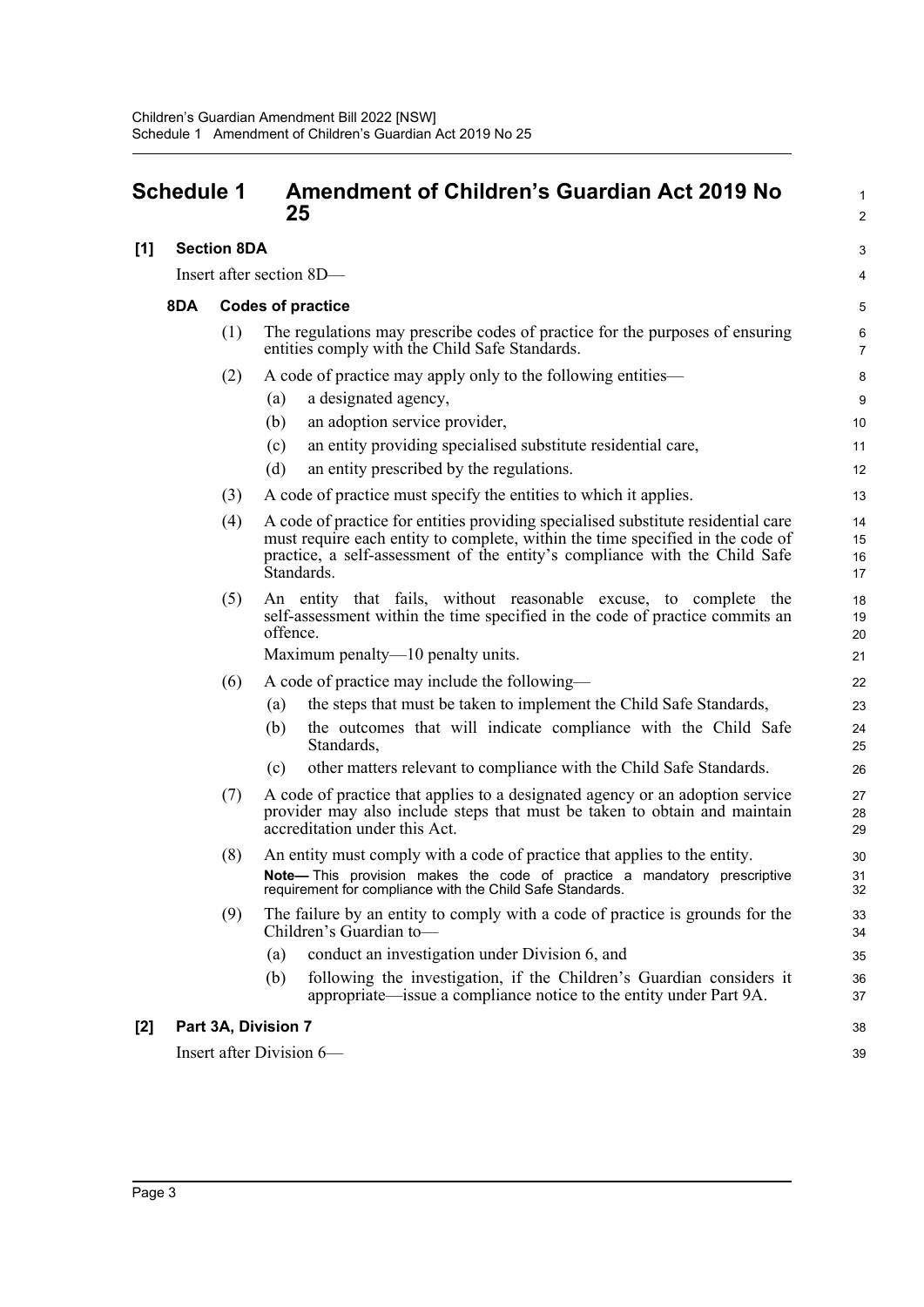|     | <b>Division 7</b> |                 | Children in specialised substitute residential care                                                                                                                                                                                                                                                                | 1                                   |
|-----|-------------------|-----------------|--------------------------------------------------------------------------------------------------------------------------------------------------------------------------------------------------------------------------------------------------------------------------------------------------------------------|-------------------------------------|
|     | 8ZA               |                 | Limit on time to be spent in specialised substitute residential care                                                                                                                                                                                                                                               | $\overline{2}$                      |
|     |                   | (1)             | A child must not remain in specialised substitute residential care for more than<br>a total of 90 days in a period of 12 months unless the care is provided or<br>supervised by a designated agency.                                                                                                               | $\ensuremath{\mathsf{3}}$<br>4<br>5 |
|     |                   | (2)             | A child may remain in specialised substitute residential care for more than a<br>total of 180 days in a period of 12 months only if the designated agency<br>providing or supervising the care, or the Children's Guardian, has ensured<br>there is a plan that addresses the child's needs under the arrangement. | 6<br>$\overline{7}$<br>$\bf 8$<br>9 |
|     |                   | (3)             | A child who remains in specialised substitute residential care in contravention<br>of subsection $(1)$ or $(2)$ is taken to be at risk of significant harm for the<br>purposes of the Children and Young Persons (Care and Protection) Act 1998,<br>Chapter 3, Parts 2 and 3.                                      | 10<br>11<br>12<br>13                |
|     |                   | (4)             | In deciding whether the contravention is a significant contravention, the<br>Children's Guardian must have regard to any relevant guidelines issued by the<br>Secretary under section 175.                                                                                                                         | 14<br>15<br>16                      |
|     | 8ZB               |                 | Notification of deaths of children in specialised substitute residential care                                                                                                                                                                                                                                      | 17                                  |
|     |                   |                 | If a child dies while in specialised substitute residential care, the principal<br>officer of the entity providing the specialised substitute residential care must<br>immediately give notice of the death to the following persons—                                                                              | 18<br>19<br>20                      |
|     |                   |                 | the parents of the child, if the parents can reasonably be located,<br>(a)                                                                                                                                                                                                                                         | 21                                  |
|     |                   |                 | the Children's Guardian,<br>(b)                                                                                                                                                                                                                                                                                    | 22                                  |
|     |                   |                 | the Coroner.<br>(c)                                                                                                                                                                                                                                                                                                | 23                                  |
|     | 8ZC               |                 | <b>Principal officer</b>                                                                                                                                                                                                                                                                                           | 24                                  |
|     |                   | (1)             | In this Act, the <i>principal officer</i> of an entity providing specialised substitute<br>residential care means the person who has the overall supervision of the<br>entity's arrangements for providing specialised substitute residential care.                                                                | 25<br>26<br>27                      |
|     |                   | (2)             | Anything done by, or with the approval of, the principal officer of an entity<br>providing specialised substitute residential care in relation to specialised<br>substitute residential care is, for this Act and the regulations, taken to be done<br>by the entity.                                              | 28<br>29<br>30<br>31                |
|     |                   | (3)             | Nothing in this section affects the personal liability of the principal officer.                                                                                                                                                                                                                                   | 32                                  |
|     | 8ZD               |                 | <b>Regulations</b>                                                                                                                                                                                                                                                                                                 | 33                                  |
|     |                   |                 | Regulations may be made about specialised substitute residential care.                                                                                                                                                                                                                                             | 34                                  |
| [3] |                   | circumstances   | Section 66 Children's Guardian approval of head of relevant entity in certain                                                                                                                                                                                                                                      | 35<br>36                            |
|     |                   |                 | Insert after section $66(4)$ —                                                                                                                                                                                                                                                                                     | 37                                  |
|     |                   | (5)             | In this section-                                                                                                                                                                                                                                                                                                   | 38                                  |
|     |                   |                 | relevant entity includes a child safe organisation.                                                                                                                                                                                                                                                                | 39                                  |
| [4] |                   | Part 5, heading |                                                                                                                                                                                                                                                                                                                    | 40                                  |
|     |                   |                 | Omit "matters regulated by Children's Guardian".                                                                                                                                                                                                                                                                   | 41                                  |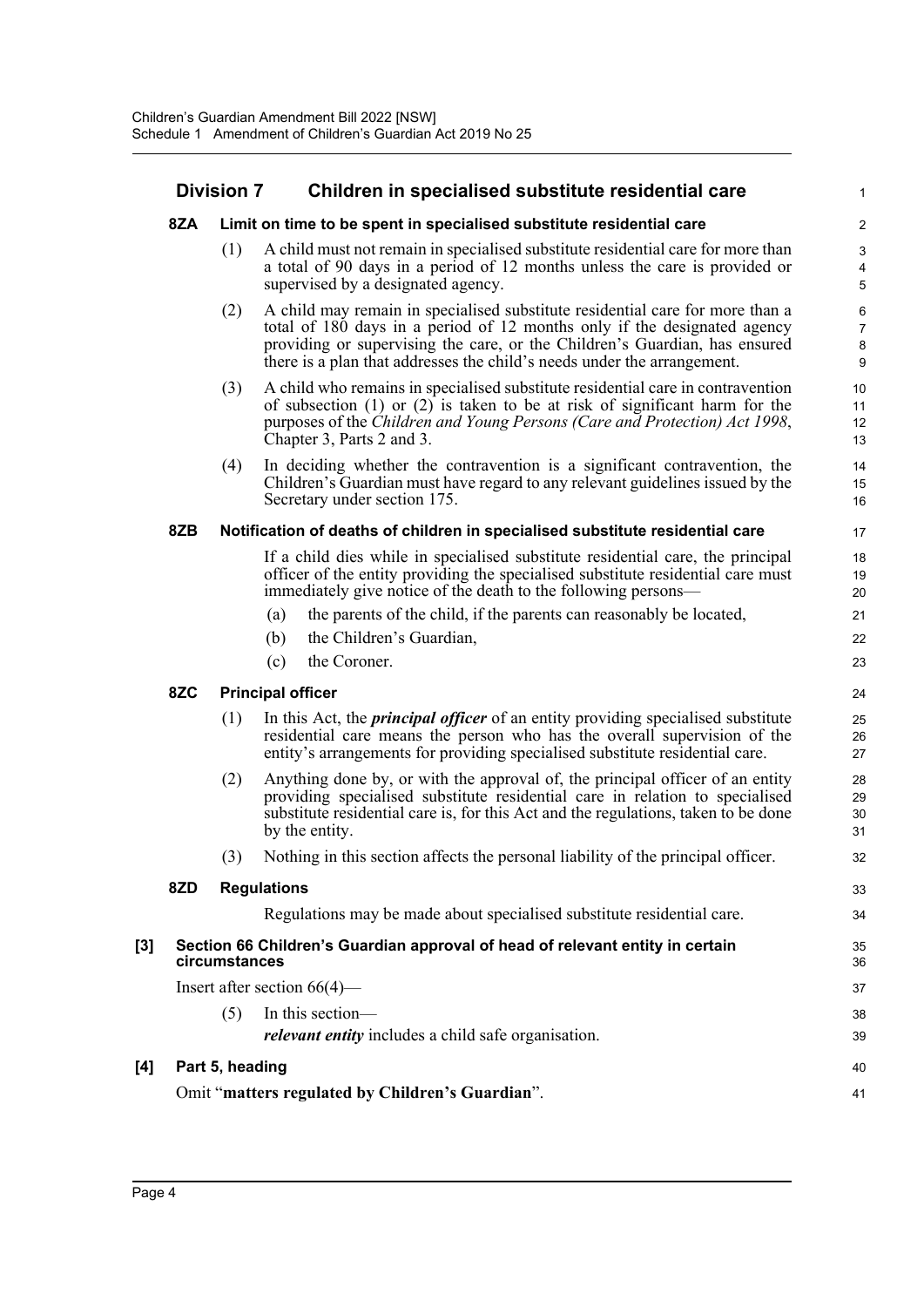| $[5]$  |                         |     | Sections 71(c) and (h), 73, 164(a) and (b) and 184(2)(a)–(d)                                                                                                                                                                     | 1                   |
|--------|-------------------------|-----|----------------------------------------------------------------------------------------------------------------------------------------------------------------------------------------------------------------------------------|---------------------|
|        | Omit the provisions.    |     |                                                                                                                                                                                                                                  | $\boldsymbol{2}$    |
| [6]    | <b>Section 72</b>       |     |                                                                                                                                                                                                                                  | 3                   |
|        |                         |     | Omit the section. Insert instead—                                                                                                                                                                                                | 4                   |
|        | 72                      |     | Meaning of "designated agency"                                                                                                                                                                                                   | 5                   |
|        |                         |     | In this Act, <i>designated agency</i> means an agency accredited by the Children's<br>Guardian under Schedule 3A.                                                                                                                | 6<br>$\overline{7}$ |
| $[7]$  | <b>Section 74</b>       |     |                                                                                                                                                                                                                                  | 8                   |
|        |                         |     | Omit the section. Insert instead—                                                                                                                                                                                                | 9                   |
|        | 74                      |     | Meaning of "principal officer"                                                                                                                                                                                                   | $10$                |
|        |                         |     | In this Act, the <i>principal officer</i> , of a designated agency, means the person<br>who has the overall supervision of the agency's arrangements for providing<br>statutory out-of-home care and supported out-of-home care. | 11<br>12<br>13      |
| [8]    |                         |     | <b>Section 75 Actions of principal officer</b>                                                                                                                                                                                   | 14                  |
|        |                         |     | Omit "or a registered agency" from section 75(1).                                                                                                                                                                                | 15                  |
| [9]    | Section 75(1)           |     |                                                                                                                                                                                                                                  | 16                  |
|        |                         |     | Omit "or registered agency".                                                                                                                                                                                                     | 17                  |
| $[10]$ | Part 5, Division 2      |     |                                                                                                                                                                                                                                  | 18                  |
|        | Omit the Division.      |     |                                                                                                                                                                                                                                  | 19                  |
| $[11]$ |                         |     | Section 85 Registers to be kept                                                                                                                                                                                                  | 20                  |
|        |                         |     | Omit section $85(1)(a)$ . Insert instead—                                                                                                                                                                                        | 21                  |
|        |                         | (a) | a register for carers (the <i>carers register</i> ),                                                                                                                                                                             | 22                  |
| $[12]$ | Section 85(1)(b)        |     |                                                                                                                                                                                                                                  | 23                  |
|        |                         |     | Omit the paragraph. Insert instead—                                                                                                                                                                                              | 24                  |
|        |                         | (b) | a register for residential care workers (the <i>residential care workers</i><br>register),                                                                                                                                       | 25<br>26            |
| $[13]$ | <b>Section 85(1)(c)</b> |     |                                                                                                                                                                                                                                  | 27                  |
|        |                         |     | Omit the paragraph. Insert instead—                                                                                                                                                                                              | 28                  |
|        |                         | (c) | a register for children in specialised substitute residential care (the<br>specialised substitute residential care register).                                                                                                    | 29<br>30            |
| $[14]$ | Section 85(1B)-(1D)     |     |                                                                                                                                                                                                                                  | 31                  |
|        |                         |     | Insert after section $85(1A)$ —                                                                                                                                                                                                  | 32                  |
|        | (1B)                    |     | The carers register may include information about the following—                                                                                                                                                                 | 33                  |
|        |                         | (a) | a carer (a <i>relevant authorised carer</i> ) authorised by a designated agency<br>to provide statutory out-of-home care or supported out-of-home care in<br>a private capacity,                                                 | 34<br>35<br>36      |
|        |                         | (b) | a person who was formerly a relevant authorised carer,                                                                                                                                                                           | 37                  |
|        |                         | (c) | a person who has applied to be a relevant authorised carer,                                                                                                                                                                      | 38                  |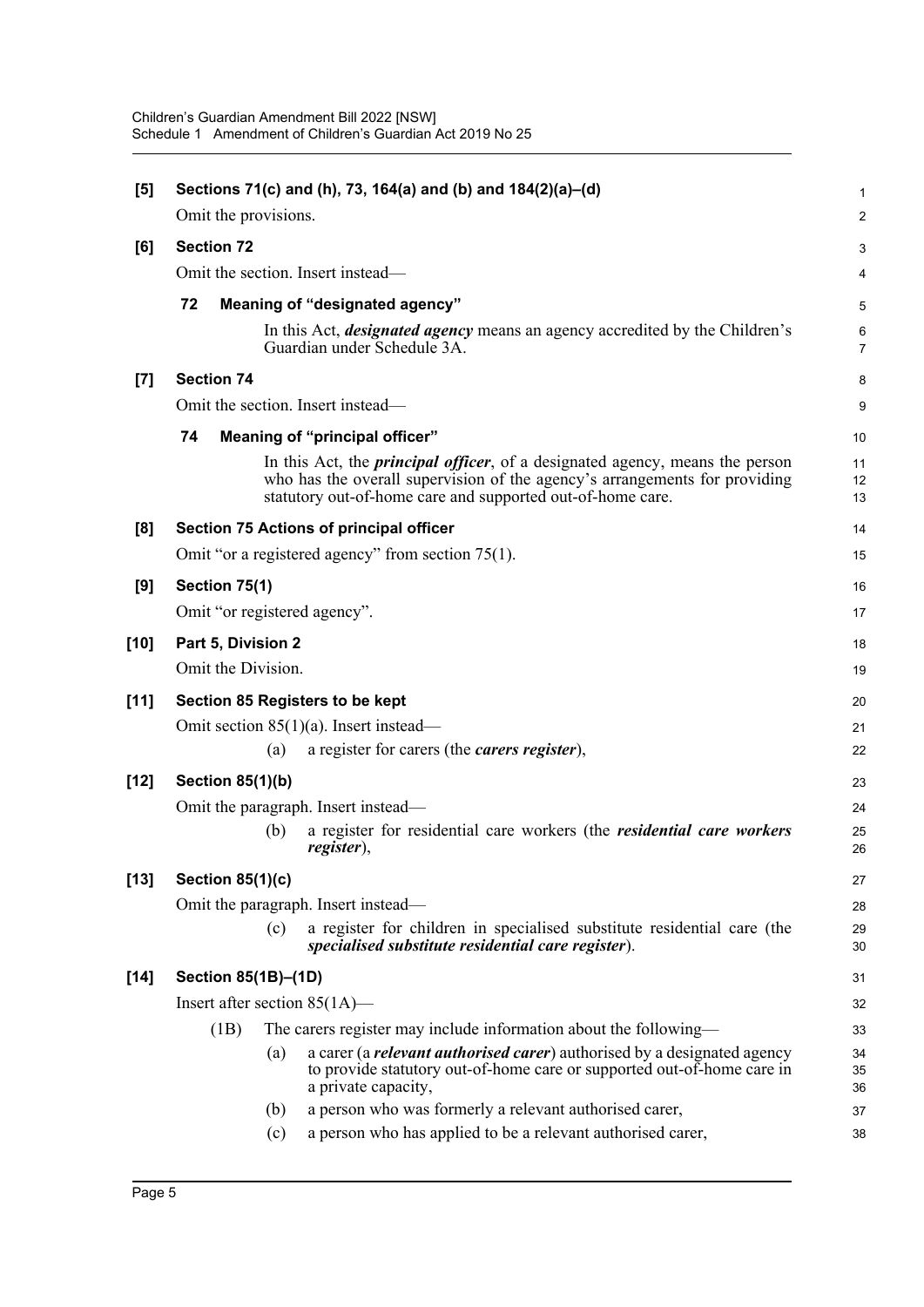|        |                               | (d) | a person, other than a child in out-of-home care, who resides for more<br>than 21 days on the same property as a relevant authorised carer,                                                                                                    | 1<br>$\overline{2}$  |
|--------|-------------------------------|-----|------------------------------------------------------------------------------------------------------------------------------------------------------------------------------------------------------------------------------------------------|----------------------|
|        |                               | (e) | a person prescribed by the regulations.                                                                                                                                                                                                        | $\mathbf{3}$         |
|        | (1C)                          |     | The residential care workers register may include information about the<br>following—                                                                                                                                                          | 4<br>5               |
|        |                               | (a) | a residential care worker,                                                                                                                                                                                                                     | 6                    |
|        |                               | (b) | a person who was formerly a residential care worker,                                                                                                                                                                                           | $\overline{7}$       |
|        |                               | (c) | a person who has applied to be a residential care worker and who<br>reached an advanced stage in the recruitment process,                                                                                                                      | $\bf 8$<br>9         |
|        |                               | (d) | a person prescribed by the regulations.                                                                                                                                                                                                        | 10                   |
|        | (1D)                          |     | The specialised substitute residential care register may include information<br>about the following—                                                                                                                                           | 11<br>12             |
|        |                               | (a) | a child in specialised substitute residential care,                                                                                                                                                                                            | 13                   |
|        |                               | (b) | a person prescribed by the regulations.                                                                                                                                                                                                        | 14                   |
| $[15]$ | Section 85(3)                 |     |                                                                                                                                                                                                                                                | 15                   |
|        | Insert in alphabetical order— |     |                                                                                                                                                                                                                                                | 16                   |
|        |                               |     | <i>advanced stage</i> , in a recruitment process, means a stage prescribed by the<br>regulations.                                                                                                                                              | 17<br>18             |
| $[16]$ |                               |     | <b>Section 86 General access to registers</b>                                                                                                                                                                                                  | 19                   |
|        |                               |     | Omit section 86(2). Insert instead—                                                                                                                                                                                                            | 20                   |
|        | (2)                           |     | A residential care provider must have access to the information on the register<br>in relation to the following—                                                                                                                               | 21<br>22             |
|        |                               | (a) | residential care workers who work at places at which residential care is<br>provided if the provision of the residential care is arranged by the<br>residential care provider (residential care workers for the residential<br>care provider), | 23<br>24<br>25<br>26 |
|        |                               | (b) | persons who were formerly residential care workers for the residential<br>care provider,                                                                                                                                                       | 27<br>28             |
|        |                               | (c) | persons who have applied to be residential care workers for the<br>residential care provider,                                                                                                                                                  | 29<br>30             |
|        |                               | (d) | persons prescribed by the regulations.                                                                                                                                                                                                         | 31                   |
| $[17]$ | <b>Section 86(3)(b)</b>       |     |                                                                                                                                                                                                                                                | 32                   |
|        |                               |     | Omit the paragraph. Insert instead—                                                                                                                                                                                                            | 33                   |
|        |                               | (b) | the Minister administering the Children and Young Persons (Care and<br>Protection) Act 1998,                                                                                                                                                   | 34<br>35             |
| $[18]$ |                               |     | <b>Section 87 Permission to access register</b>                                                                                                                                                                                                | 36                   |
|        |                               |     | Omit section $87(2)(b)$ . Insert instead—                                                                                                                                                                                                      | 37                   |
|        |                               | (b) | the residential care provider who has access to the person's information<br>under section $86(2)$ .                                                                                                                                            | 38<br>39             |
| $[19]$ | Section 87(3)                 |     |                                                                                                                                                                                                                                                | 40                   |
|        | Omit "employing".             |     |                                                                                                                                                                                                                                                | 41                   |
|        |                               |     |                                                                                                                                                                                                                                                |                      |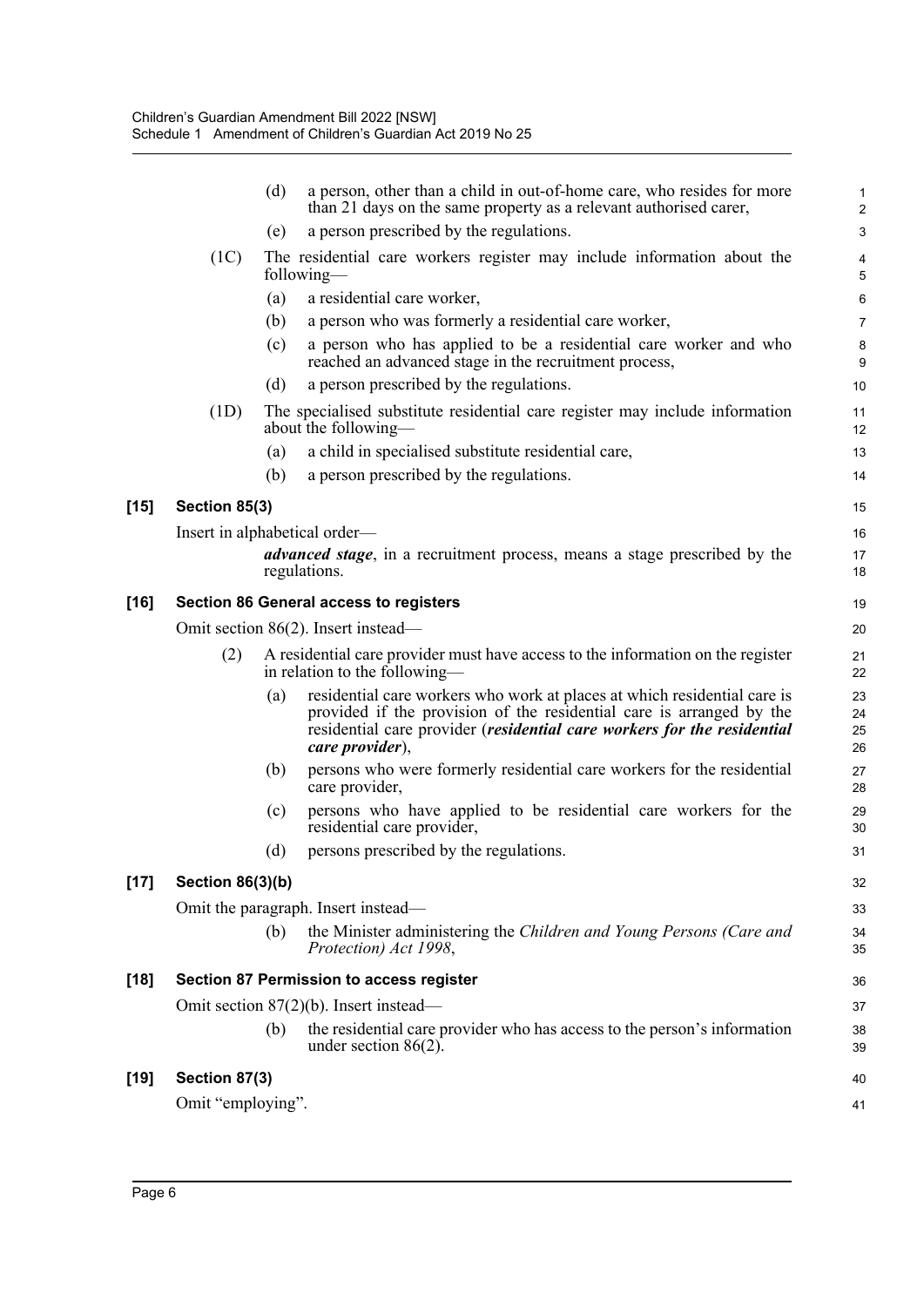| $[20]$ | Section 87(6)                  |                                                                                                                                                                                      | $\mathbf 1$    |
|--------|--------------------------------|--------------------------------------------------------------------------------------------------------------------------------------------------------------------------------------|----------------|
|        | Omit the subsection.           |                                                                                                                                                                                      | 2              |
| $[21]$ | Part 7, Division 1, heading    |                                                                                                                                                                                      | 3              |
|        | Omit the heading.              |                                                                                                                                                                                      | 4              |
| $[22]$ | <b>Section 110A</b>            |                                                                                                                                                                                      | 5              |
|        | Insert after section 110-      |                                                                                                                                                                                      | 6              |
|        | 110A                           | Meaning of "accredited adoption service provider"                                                                                                                                    | $\overline{7}$ |
|        | 3B.                            | In this Act, <i>accredited adoption service provider</i> means an organisation, or<br>part of an organisation, accredited by the Children's Guardian under Schedule                  | 8<br>9<br>10   |
| $[23]$ | Part 7, Division 2, heading    |                                                                                                                                                                                      | 11             |
|        | Omit the heading.              |                                                                                                                                                                                      | 12             |
| $[24]$ | Section 112, heading           |                                                                                                                                                                                      | 13             |
|        |                                | Omit "Accreditation and review". Insert instead "Review".                                                                                                                            | 14             |
| $[25]$ | <b>Section 112(1)</b>          |                                                                                                                                                                                      | 15             |
|        | Omit the subsection.           |                                                                                                                                                                                      | 16             |
| $[26]$ | <b>Section 113</b>             |                                                                                                                                                                                      | 17             |
|        | Omit the section.              |                                                                                                                                                                                      | 18             |
| $[27]$ | Part 7, Division 3, heading    |                                                                                                                                                                                      | 19             |
|        | Omit the heading.              |                                                                                                                                                                                      | 20             |
| $[28]$ |                                | <b>Section 128 Functions of Children's Guardian</b>                                                                                                                                  | 21             |
|        |                                | Omit section $128(1)(e)$ and (f). Insert instead—                                                                                                                                    | 22             |
|        | (e)                            | to exercise accreditation functions for designated agencies,                                                                                                                         | 23             |
|        | (f)                            | to exercise accreditation functions for adoption service providers,                                                                                                                  | 24             |
|        | (f1)                           | to monitor the exercise of functions under the children's care legislation<br>by designated agencies,                                                                                | 25<br>26       |
|        | (f2)                           | to monitor the exercise of functions under the children's care legislation<br>by accredited adoption service providers in relation to the provision of<br>adoption services,         | 27<br>28<br>29 |
|        | (f3)                           | to monitor the exercise of functions of the Secretary in relation to the<br>provision of adoption services under the <i>Adoption Act 2000</i> and the<br>regulations under that Act, | 30<br>31<br>32 |
|        | (f4)                           | to investigate compliance with the children's care legislation,                                                                                                                      | 33             |
| $[29]$ | Section 128(1)(k)              |                                                                                                                                                                                      | 34             |
|        | Omit the paragraph.            |                                                                                                                                                                                      | 35             |
| $[30]$ | <b>Section 143 Definitions</b> |                                                                                                                                                                                      | 36             |
|        |                                | Insert after section 143, definition of <i>child in care</i> , paragraph $(d)$ —                                                                                                     | 37             |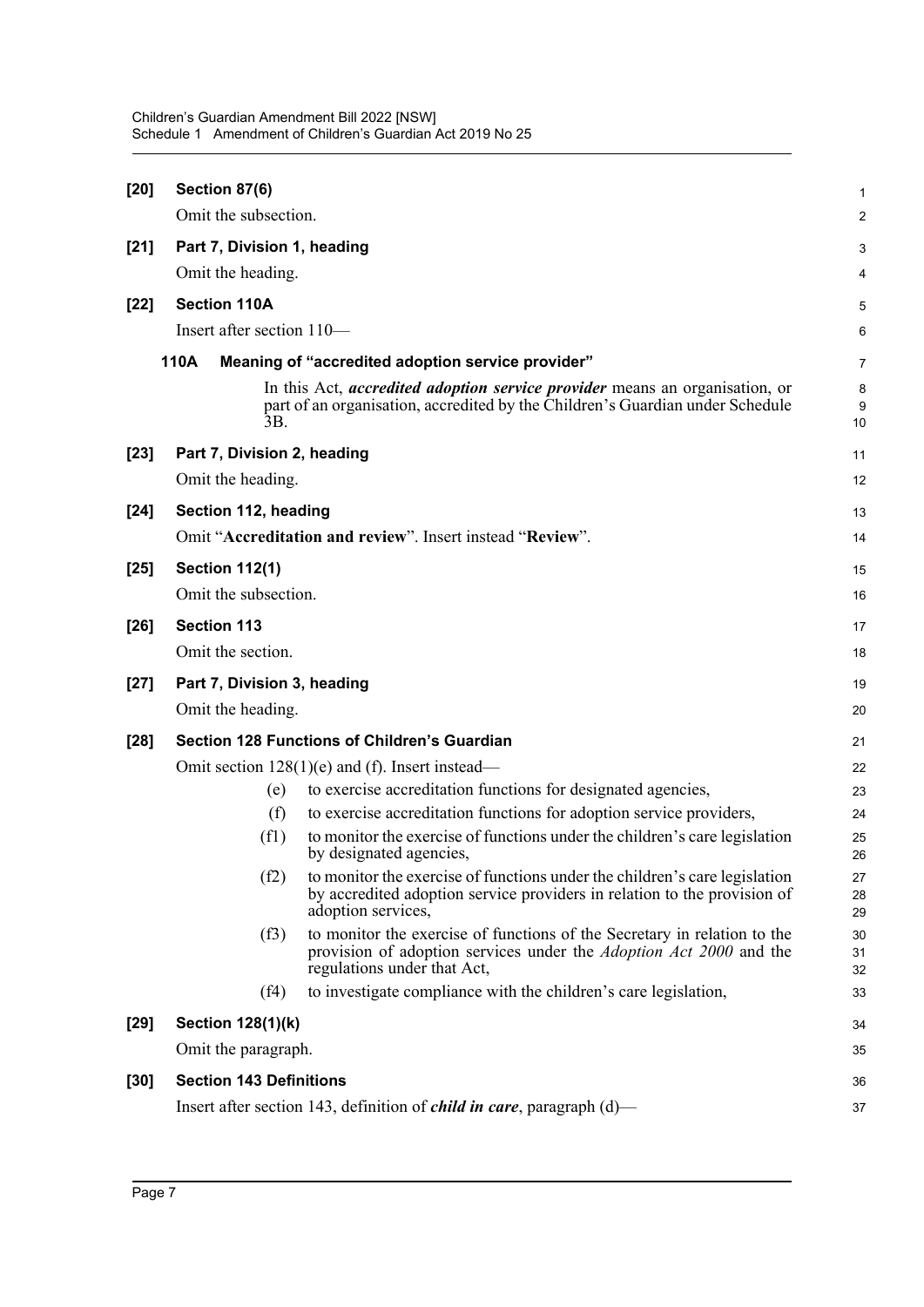|        |                                       | (d1) |       | who is the subject of an arrangement for specialised substitute<br>residential care, or                                                                                                                  | $\mathbf{1}$<br>2        |
|--------|---------------------------------------|------|-------|----------------------------------------------------------------------------------------------------------------------------------------------------------------------------------------------------------|--------------------------|
| $[31]$ |                                       |      |       | Section 151 Provision of information to Children's Guardian                                                                                                                                              | 3                        |
|        |                                       |      |       | Omit section 151(1). Insert instead—                                                                                                                                                                     | 4                        |
|        | (1)                                   |      |       | This section applies to information of a class that the Children's Guardian has<br>determined is information relevant to the exercise of the functions of the<br>Children's Guardian in connection with- | 5<br>6<br>$\overline{7}$ |
|        |                                       | (a)  |       | the accreditation of designated agencies, or                                                                                                                                                             | 8                        |
|        |                                       | (b)  |       | specialised substitute residential care.                                                                                                                                                                 | 9                        |
| $[32]$ | review                                |      |       | Section 154 Applications to Civil and Administrative Tribunal for administrative                                                                                                                         | 10<br>11                 |
|        |                                       |      |       | Omit section $154(1)(a)$ . Insert instead—                                                                                                                                                               | 12                       |
|        |                                       | (a)  |       | a decision of the Children's Guardian to do or refuse to do the following<br>in relation to accreditation as a designated agency or an accredited<br>adoption service provider-                          | 13<br>14<br>15           |
|        |                                       |      | (i)   | grant accreditation,                                                                                                                                                                                     | 16                       |
|        |                                       |      | (ii)  | impose a condition on an accreditation or vary the conditions to<br>which an accreditation is subject,                                                                                                   | 17<br>18                 |
|        |                                       |      | (iii) | transfer an accreditation,                                                                                                                                                                               | 19                       |
|        |                                       |      | (iv)  | cancel or shorten the period of an accreditation,                                                                                                                                                        | 20                       |
| $[33]$ | Section 154(1)(e)                     |      |       |                                                                                                                                                                                                          | 21                       |
|        |                                       |      |       | Omit section $154(1)(e)$ –(j). Insert instead—                                                                                                                                                           | 22                       |
|        |                                       | (e)  |       | a decision to refuse to make a decision referred to in paragraphs $(a)$ – $(d)$<br>that the Children's Guardian is empowered and has been asked to make,                                                 | 23<br>24                 |
| $[34]$ |                                       |      |       | Section 175 Secretary may make guidelines                                                                                                                                                                | 25                       |
|        | Omit section $175(2)$ .               |      |       |                                                                                                                                                                                                          | 26                       |
| $[35]$ | <b>Schedule 1 Schedule 1 entities</b> |      |       |                                                                                                                                                                                                          | 27                       |
|        | Insert after item 13-                 |      |       |                                                                                                                                                                                                          | 28                       |
|        | 14                                    |      |       | an adoption service provider                                                                                                                                                                             | 29                       |
|        | 15                                    |      |       | an entity providing specialised substitute residential care                                                                                                                                              | 30                       |
| $[36]$ |                                       |      |       | <b>Schedule 2 Power of authorised persons</b>                                                                                                                                                            | 31                       |
|        | Insert after clause $2(b)$ —          |      |       |                                                                                                                                                                                                          | 32                       |
|        |                                       | (b1) |       | for Part 7 of the Act—to monitor and accredit organisations and persons<br>providing adoption services,                                                                                                  | 33<br>34                 |
| $[37]$ | <b>Schedules 3A and 3B</b>            |      |       |                                                                                                                                                                                                          | 35                       |
|        | Insert after Schedule 3-              |      |       |                                                                                                                                                                                                          | 36                       |
|        |                                       |      |       | Schedule 3A Accreditation of designated agencies                                                                                                                                                         | 37                       |
|        |                                       |      |       | section 72                                                                                                                                                                                               | 38                       |
|        |                                       |      |       |                                                                                                                                                                                                          |                          |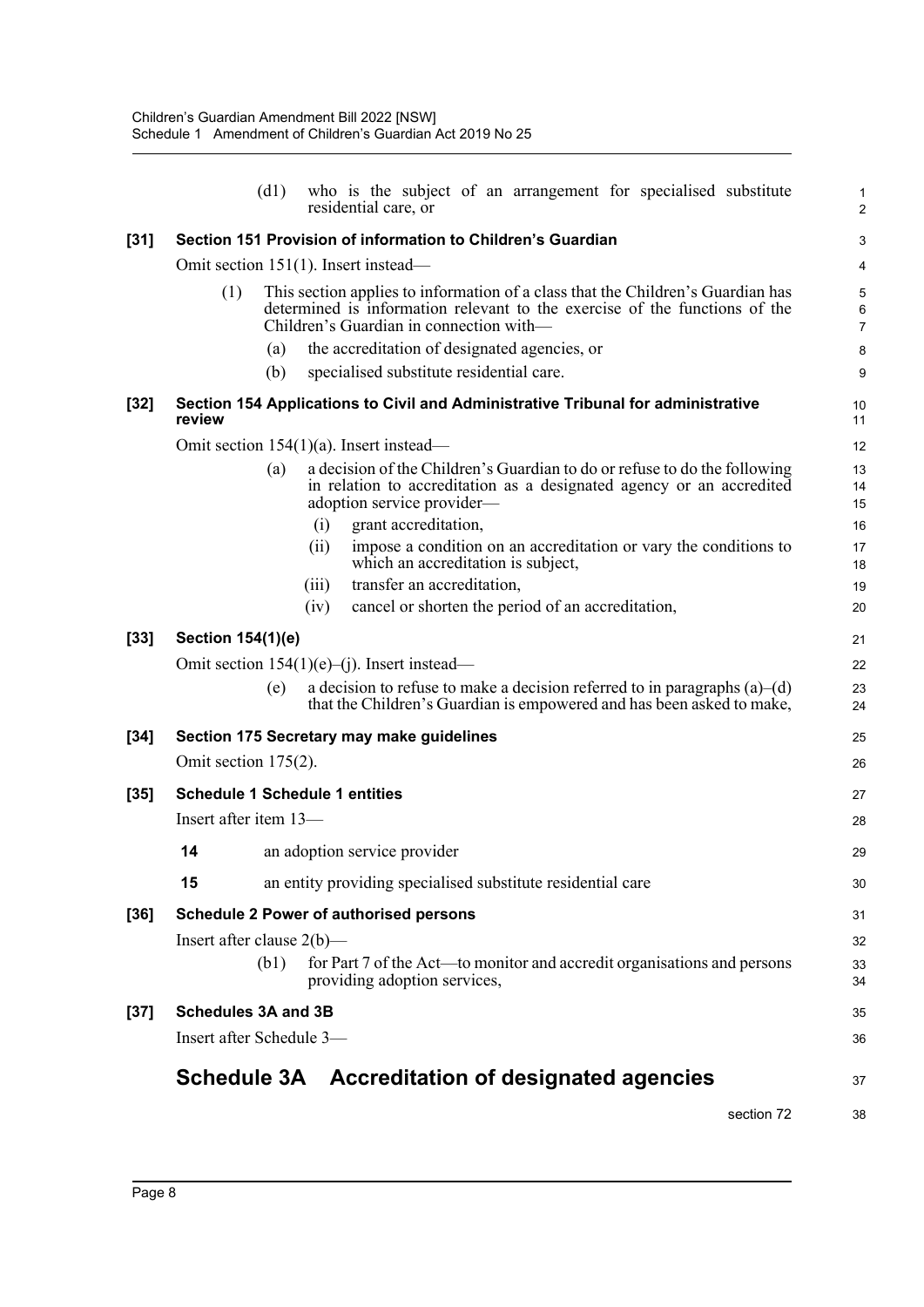| Part 1 |     | <b>Preliminary</b>                                                                                                                                                                                                                |                |  |
|--------|-----|-----------------------------------------------------------------------------------------------------------------------------------------------------------------------------------------------------------------------------------|----------------|--|
| 1      |     | <b>Definitions</b>                                                                                                                                                                                                                | $\overline{c}$ |  |
|        |     | In this Schedule-                                                                                                                                                                                                                 | 3              |  |
|        |     | <i>accreditation criteria</i> —see clause $2(1)$ .                                                                                                                                                                                | 4              |  |
|        |     | <i>agency</i> means-                                                                                                                                                                                                              | 5              |  |
|        |     | a government agency or part of a government agency, or<br>(a)                                                                                                                                                                     | 6              |  |
|        |     | (b)<br>an organisation or part of an organisation.                                                                                                                                                                                | $\overline{7}$ |  |
|        |     | <i>grant</i> accreditation includes grant a renewal of accreditation.<br>suitable to be accredited-see clause 3.                                                                                                                  | 8              |  |
|        |     |                                                                                                                                                                                                                                   | 9              |  |
| 2      |     | <b>Accreditation criteria</b>                                                                                                                                                                                                     | 10             |  |
|        | (1) | The Minister may, on the recommendation of the Children's Guardian,<br>approve criteria ( <i>accreditation criteria</i> ) to be met by designated agencies.                                                                       | 11<br>12       |  |
|        | (2) | Different criteria may be approved for different classes of agencies.                                                                                                                                                             | 13             |  |
|        | (3) | The criteria must address the following—                                                                                                                                                                                          | 14             |  |
|        |     | the assessment by an agency of a person's suitability to be a carer (a<br>(a)<br><i>relevant authorised carer</i> ) who is authorised to provide statutory<br>out-of-home care or supported out-of-home care in the carer's home, | 15<br>16<br>17 |  |
|        |     | the provision of training by an agency to relevant authorised carers,<br>(b)                                                                                                                                                      | 18             |  |
|        |     | the supervision of relevant authorised carers by an agency,<br>(c)                                                                                                                                                                | 19             |  |
|        |     | the involvement of the following persons in the making of decisions that<br>(d)<br>affect a child-                                                                                                                                | 20<br>21       |  |
|        |     | the child,<br>(i)                                                                                                                                                                                                                 | 22             |  |
|        |     | persons with parental responsibility for the child immediately<br>(i)<br>before the child entered out-of-home care,                                                                                                               | 23<br>24       |  |
|        |     | the authorised carer of the child,<br>(iii)                                                                                                                                                                                       | 25             |  |
|        |     | anything else prescribed by the regulations.<br>(e)                                                                                                                                                                               | 26             |  |
|        | (4) | The Children's Guardian must publish criteria approved under this clause on<br>a website of the Office of the Children's Guardian.                                                                                                | 27<br>28       |  |
|        | (5) | The Children's Guardian may come to the opinion that an agency meets a<br>particular accreditation criterion if-                                                                                                                  | 29<br>30       |  |
|        |     | (a) an entity is of the opinion that the agency meets a criterion, and                                                                                                                                                            | 31             |  |
|        |     | the Children's Guardian is satisfied that the criterion is equivalent to the<br>(b)<br>accreditation criterion, and                                                                                                               | 32<br>33       |  |
|        |     | the Children's Guardian recognises the entity for the purposes of this<br>(c)<br>clause.                                                                                                                                          | 34<br>35       |  |
|        | (6) | The Children's Guardian must publish a notice setting out entities recognised<br>for the purposes of this clause on a website of the Office of the Children's<br>Guardian.                                                        | 36<br>37<br>38 |  |
|        | (7) | Failure to publish criteria under subclause (4) or a notice under subclause (6)<br>does not affect the validity of-                                                                                                               | 39<br>40       |  |
|        |     | the criteria or the entities recognised, or<br>(a)                                                                                                                                                                                | 41             |  |
|        |     | a decision made in relation to the criteria or recognition.<br>(b)                                                                                                                                                                | 42             |  |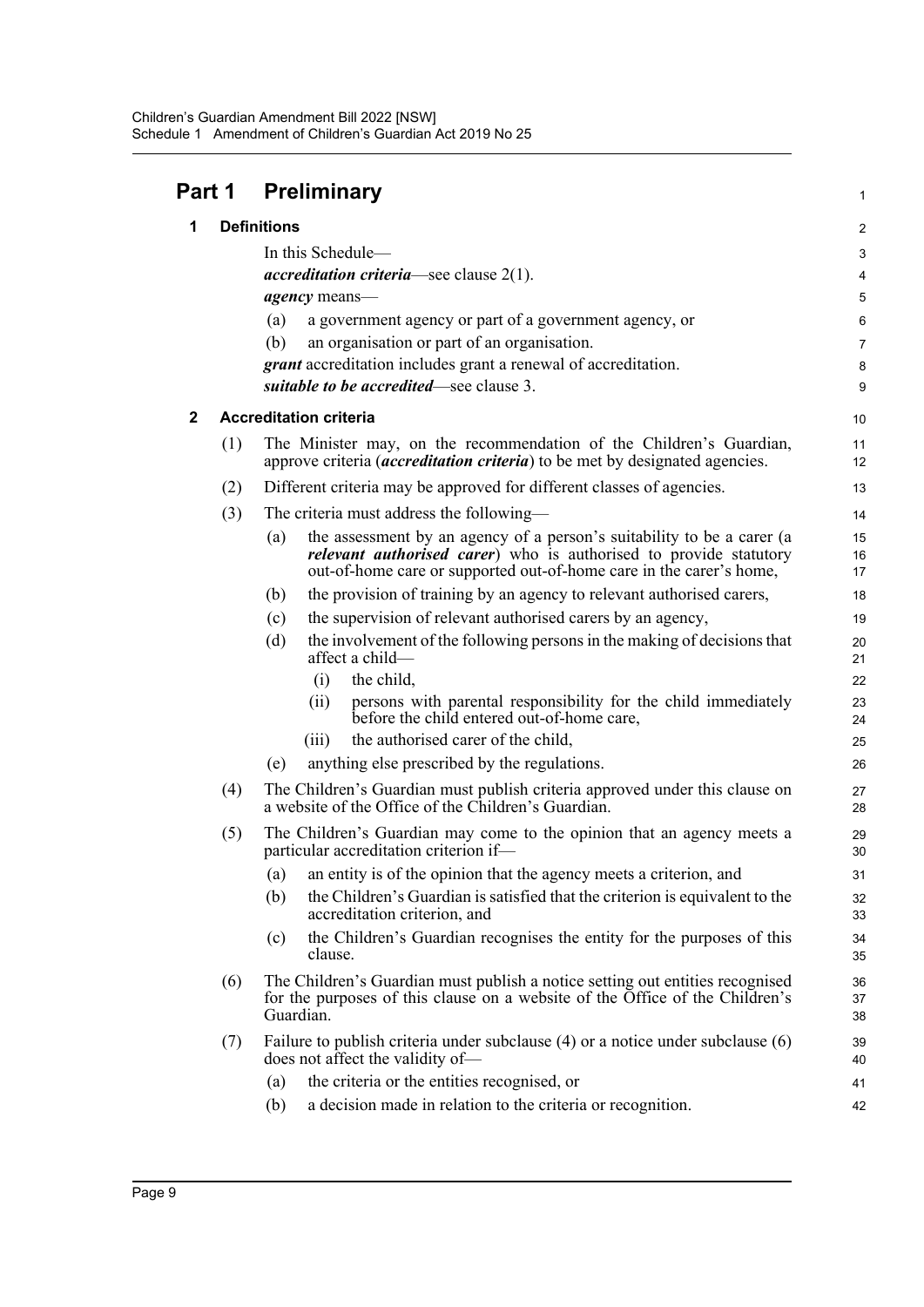| 3      |     |     | Grounds for finding that agency is not suitable to be accredited                                                                                                                                                                                                                                                        | 1                         |
|--------|-----|-----|-------------------------------------------------------------------------------------------------------------------------------------------------------------------------------------------------------------------------------------------------------------------------------------------------------------------------|---------------------------|
|        | (1) |     | An agency is not <i>suitable to be accredited</i> if—                                                                                                                                                                                                                                                                   | $\overline{c}$            |
|        |     | (a) | the agency is disqualified from being accredited, or                                                                                                                                                                                                                                                                    | 3                         |
|        |     | (b) | the agency does not wholly or substantially meet the accreditation<br>criteria, or                                                                                                                                                                                                                                      | $\overline{4}$<br>5       |
|        |     | (c) | the Children's Guardian is of the opinion that the agency is not suitable<br>to be a designated agency.                                                                                                                                                                                                                 | $\,6\,$<br>$\overline{7}$ |
|        | (2) |     | The Children's Guardian may form an opinion that an agency is not suitable<br>to be a designated agency in one or more of the following circumstances—                                                                                                                                                                  | 8<br>$\boldsymbol{9}$     |
|        |     | (a) | the agency, or the principal officer of the agency, failed to comply with<br>the children's care legislation,                                                                                                                                                                                                           | 10<br>11                  |
|        |     | (b) | the agency failed to comply with a condition of its accreditation,                                                                                                                                                                                                                                                      | 12                        |
|        |     | (c) | the agency, or the principal officer of the agency, made a statement or<br>gave information in connection with the administration of the children's<br>care legislation knowing the statement of information was false or<br>misleading in a material particular,                                                       | 13<br>14<br>15<br>16      |
|        |     | (d) | another circumstance prescribed by the regulations.                                                                                                                                                                                                                                                                     | 17                        |
|        | (3) |     | In this clause-                                                                                                                                                                                                                                                                                                         | 18                        |
|        |     |     | <i>children's care legislation</i> means the following Acts and the regulations<br>under the Acts-                                                                                                                                                                                                                      | 19<br>20                  |
|        |     | (a) | this Act,                                                                                                                                                                                                                                                                                                               | 21                        |
|        |     | (b) | the Children and Young Persons (Care and Protection) Act 1998,                                                                                                                                                                                                                                                          | 22                        |
|        |     | (c) | the Child Protection (Working with Children) Act 2012.                                                                                                                                                                                                                                                                  | 23                        |
| Part 2 |     |     | <b>Application for accreditation</b>                                                                                                                                                                                                                                                                                    | 24                        |
| 4      |     |     | Application for grant of accreditation                                                                                                                                                                                                                                                                                  | 25                        |
|        | (1) |     | An agency may apply to the Children's Guardian to grant accreditation as a<br>designated agency.                                                                                                                                                                                                                        | 26<br>27                  |
|        |     |     | Note— The definition of grant of accreditation in clause 1 includes grant a renewal of<br>accreditation.                                                                                                                                                                                                                | 28<br>29                  |
|        | (2) |     | An application must-                                                                                                                                                                                                                                                                                                    | 30                        |
|        |     | (a) | be in a form approved by the Children's Guardian, and                                                                                                                                                                                                                                                                   | 31                        |
|        |     | (b) | include or be accompanied by information or evidence the Children's<br>Guardian reasonably requires to assess the application, and                                                                                                                                                                                      | 32<br>33                  |
|        |     | (c) | include or be accompanied by other information prescribed by the<br>regulations.                                                                                                                                                                                                                                        | 34<br>35                  |
|        | (3) |     | If the Children's Guardian considers it necessary, the Children's Guardian<br>may require further documents or information to be provided by the applicant.                                                                                                                                                             | 36<br>37                  |
|        | (4) |     | The holder of a provisional accreditation that gives a notice under clause 15 is<br>taken to have made an application for full accreditation 12 months after the<br>notice is given.                                                                                                                                    | 38<br>39<br>40            |
|        | (5) |     | If an application for the grant of accreditation is made to the Children's<br>Guardian before the expiry of an existing accreditation held by the applicant,<br>the existing accreditation continues in force until the Children's Guardian<br>notifies the applicant of a decision to grant or refuse the application. | 41<br>42<br>43<br>44      |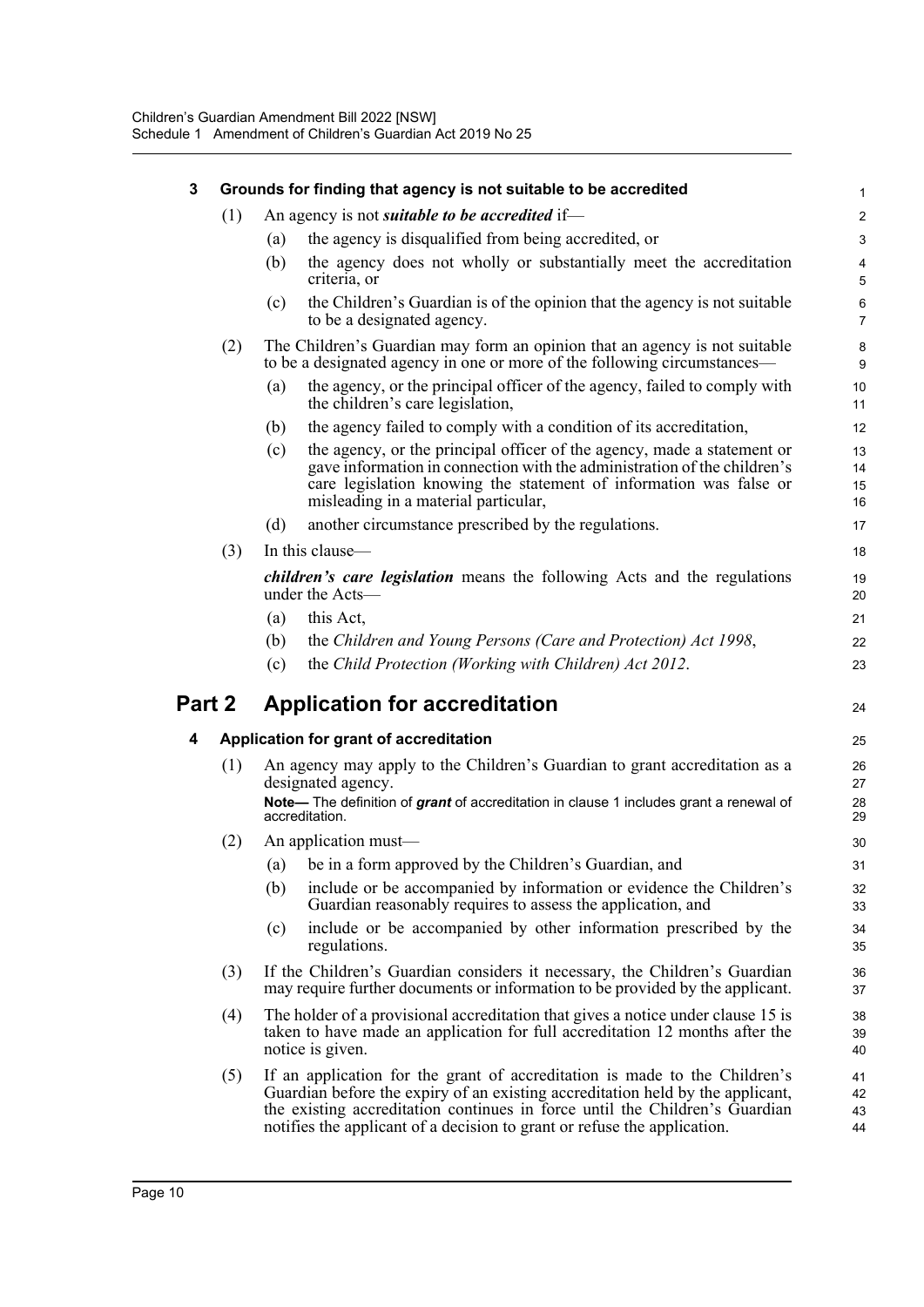| 5 | Withdrawal of application |                                                                                                                                                                                       |                                        |  |  |  |
|---|---------------------------|---------------------------------------------------------------------------------------------------------------------------------------------------------------------------------------|----------------------------------------|--|--|--|
|   | (1)                       | An applicant may withdraw an application for a grant of accreditation.                                                                                                                | $\overline{c}$                         |  |  |  |
|   | (2)                       | The Children's Guardian may require the withdrawal not to occur until a date<br>decided by the Children's Guardian (the withdrawal date).                                             | 3<br>4                                 |  |  |  |
|   | (3)                       | The withdrawal date may be up to 6 months after the applicant applies to<br>withdraw the application.                                                                                 | 5<br>6                                 |  |  |  |
|   | (4)                       | The applicant's accreditation remains in force until the withdrawal date.                                                                                                             | 7                                      |  |  |  |
|   | (5)                       | In deciding on a withdrawal date, the Children's Guardian must consider the<br>safety, welfare and wellbeing of children who may be affected by the decision.                         | 8<br>9                                 |  |  |  |
| 6 |                           | <b>Grant or refusal of accreditation</b>                                                                                                                                              | 10                                     |  |  |  |
|   | (1)                       | The Children's Guardian may grant or refuse accreditation to an applicant.                                                                                                            | 11                                     |  |  |  |
|   | (2)                       | The Children's Guardian may refuse to grant accreditation—                                                                                                                            | 12                                     |  |  |  |
|   |                           | if the application for accreditation does not comply with a requirement<br>(a)<br>imposed by or under this Act, or                                                                    | 13<br>14                               |  |  |  |
|   |                           | (b)<br>on a ground prescribed by the regulations.                                                                                                                                     | 15                                     |  |  |  |
|   | (3)                       | The Children's Guardian must refuse to grant accreditation if the applicant is<br>not suitable to be accredited unless the Children's Guardian defers its decision<br>under clause 7. | 16<br>17<br>18                         |  |  |  |
|   | (4)                       | The Children's Guardian must give the applicant written notice of a decision<br>to grant or refuse accreditation.                                                                     | 19<br>20                               |  |  |  |
|   | (5)                       | The notice must include any matter prescribed by the regulations.                                                                                                                     | 21                                     |  |  |  |
| 7 |                           | Deferral of decision to grant or refuse accreditation                                                                                                                                 | 22                                     |  |  |  |
|   | (1)                       | The Children's Guardian may defer its decision on whether to grant or refuse<br>accreditation to an applicant if-                                                                     | 23<br>24                               |  |  |  |
|   |                           |                                                                                                                                                                                       |                                        |  |  |  |
|   |                           | the applicant does not meet the accreditation criteria, and<br>(a)                                                                                                                    | 25                                     |  |  |  |
|   |                           | the applicant has submitted an action plan to the Children's Guardian,<br>(b)<br>and                                                                                                  | 26<br>27                               |  |  |  |
|   |                           | the Children's Guardian is satisfied the applicant will meet the<br>(c)<br>accreditation criteria if the applicant implements the action plan.                                        | 28<br>29                               |  |  |  |
|   | (2)                       | The Children's Guardian must give the applicant written notice of the deferral<br>that sets out the period for which the decision is to be deferred.                                  | 30<br>31                               |  |  |  |
|   | (3)                       | A deferral period must not be more than 12 months.                                                                                                                                    | 32                                     |  |  |  |
|   | (4)                       | More than one deferral may occur under this clause but the total period of the<br>deferrals must not be more than 24 months.                                                          | 33<br>34                               |  |  |  |
|   | (5)                       | If a decision to grant or refuse accreditation to an applicant is not made by the<br>end of the period of the deferrals, the application is taken to have been refused.               |                                        |  |  |  |
| 8 |                           | <b>Action plans</b>                                                                                                                                                                   |                                        |  |  |  |
|   | (1)                       | An action plan submitted under clause 7 must set out the steps the applicant<br>proposes to take to ensure the applicant satisfies the accreditation criteria.                        |                                        |  |  |  |
|   | (2)                       | An applicant that submits an action plan must undertake to implement the<br>action plan.                                                                                              | 35<br>36<br>37<br>38<br>39<br>40<br>41 |  |  |  |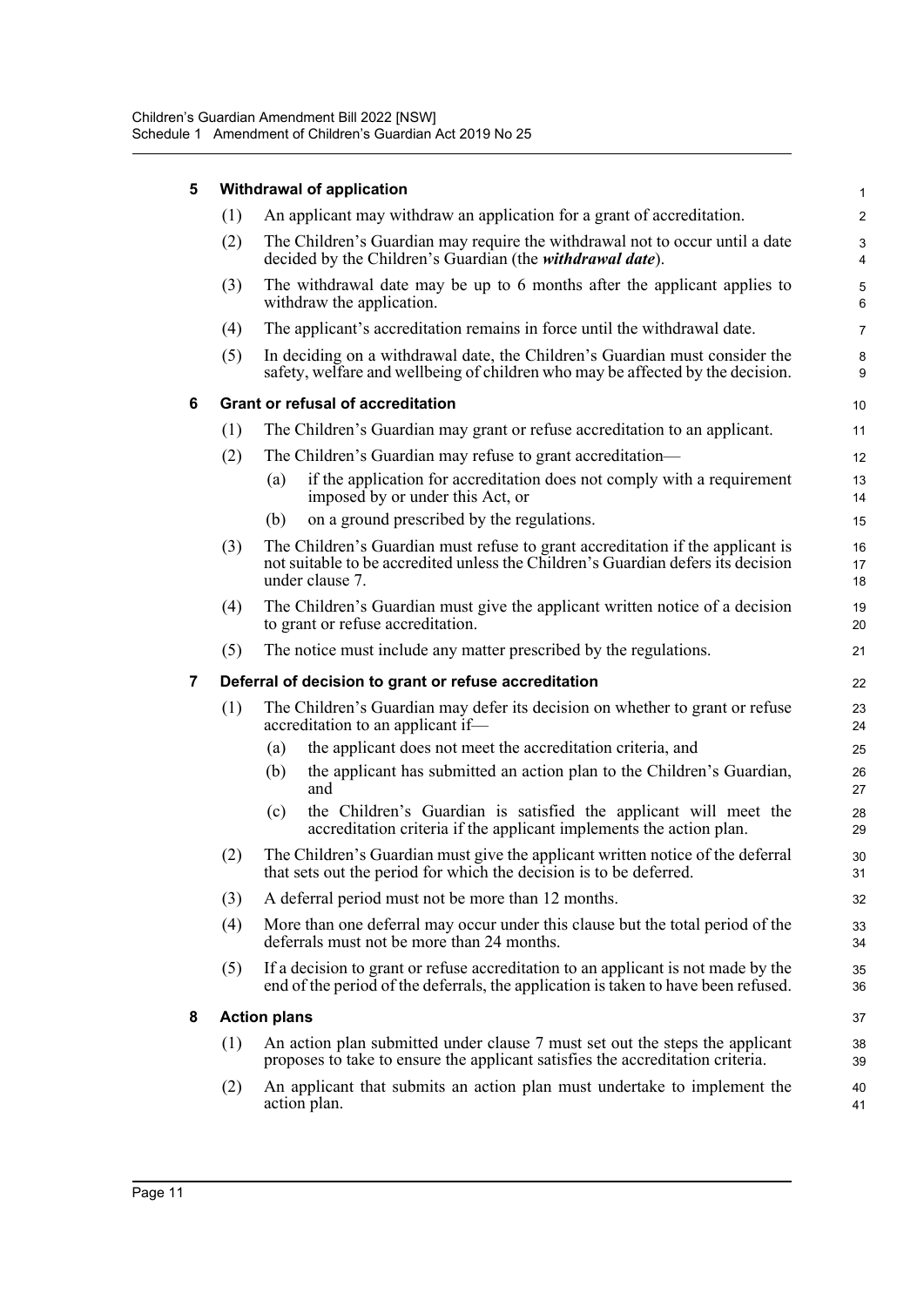|        | (3) | An applicant may, with the agreement of the Children's Guardian, amend an<br>action plan.                                                                                                                                 |                |  |  |  |  |
|--------|-----|---------------------------------------------------------------------------------------------------------------------------------------------------------------------------------------------------------------------------|----------------|--|--|--|--|
| 9      |     | Review of decision to refuse accreditation                                                                                                                                                                                |                |  |  |  |  |
|        | (1) | The Children's Guardian may review its decision to refuse accreditation to an<br>applicant.                                                                                                                               | 4<br>5         |  |  |  |  |
|        | (2) | The Children's Guardian may obtain additional information from the applicant<br>as part of the review.                                                                                                                    |                |  |  |  |  |
|        | (3) | The Children's Guardian must conduct the review as if it were an application<br>for a grant of accreditation.                                                                                                             | 8<br>9         |  |  |  |  |
|        | (4) | The Children's Guardian is not required to conduct a review under this clause.                                                                                                                                            | 10             |  |  |  |  |
| 10     |     | <b>Full or provisional accreditation</b>                                                                                                                                                                                  | 11             |  |  |  |  |
|        |     | If the Children's Guardian decides to grant accreditation, the accreditation<br>is—                                                                                                                                       | 12<br>13       |  |  |  |  |
|        |     | if the applicant has provided out-of-home care in accordance with this<br>(a)<br>Act and the regulations within 12 months before the decision—full<br>accreditation, or                                                   | 14<br>15<br>16 |  |  |  |  |
|        |     | otherwise—provisional accreditation.<br>(b)                                                                                                                                                                               | 17             |  |  |  |  |
| 11     |     | <b>Duration of accreditation</b>                                                                                                                                                                                          | 18             |  |  |  |  |
|        | (1) | Accreditation remains in force for the period specified by the Children's<br>Guardian in the notice by which the accreditation is granted, unless sooner<br>cancelled or shortened.                                       | 19<br>20<br>21 |  |  |  |  |
|        | (2) | The maximum period that may be specified is—                                                                                                                                                                              | 22             |  |  |  |  |
|        |     | for full accreditation granted immediately after the holder previously<br>(a)<br>held full accreditation-5 years, or                                                                                                      | 23<br>24       |  |  |  |  |
|        |     | (b)<br>otherwise—3 years.                                                                                                                                                                                                 | 25             |  |  |  |  |
|        | (3) | If the applicant is also an adoption service provider accredited under Schedule<br>3B, the period of accreditation may be adjusted by the Children's Guardian so<br>that each accreditation period ends at the same time. | 26<br>27<br>28 |  |  |  |  |
|        | (4) | The Children's Guardian may, despite any other provision of this Schedule,<br>extend the period of an accreditation in circumstances prescribed by the<br>regulations.                                                    | 29<br>30<br>31 |  |  |  |  |
| Part 3 |     | <b>Conditions of accreditation</b>                                                                                                                                                                                        | 32             |  |  |  |  |
| 12     |     | <b>Conditions of accreditation</b>                                                                                                                                                                                        | 33             |  |  |  |  |
|        | (1) | An accreditation is subject to the following conditions-                                                                                                                                                                  | 34             |  |  |  |  |
|        |     | conditions prescribed by this Act or the regulations,<br>(a)                                                                                                                                                              | 35             |  |  |  |  |
|        |     | (b)<br>conditions imposed by the Children's Guardian.                                                                                                                                                                     | 36             |  |  |  |  |
|        | (2) | The Children's Guardian may impose conditions on an accreditation-                                                                                                                                                        | 37             |  |  |  |  |
|        |     | at the time of the grant of accreditation, or<br>(a)                                                                                                                                                                      | 38             |  |  |  |  |
|        |     | at another time by varying the conditions of the accreditation under<br>(b)<br>clause 13.                                                                                                                                 | 39<br>40       |  |  |  |  |
|        | (3) | A provision of this Act that authorises a type of condition to be imposed on an<br>accreditation does not prevent other types of conditions being imposed, or                                                             | 41<br>42       |  |  |  |  |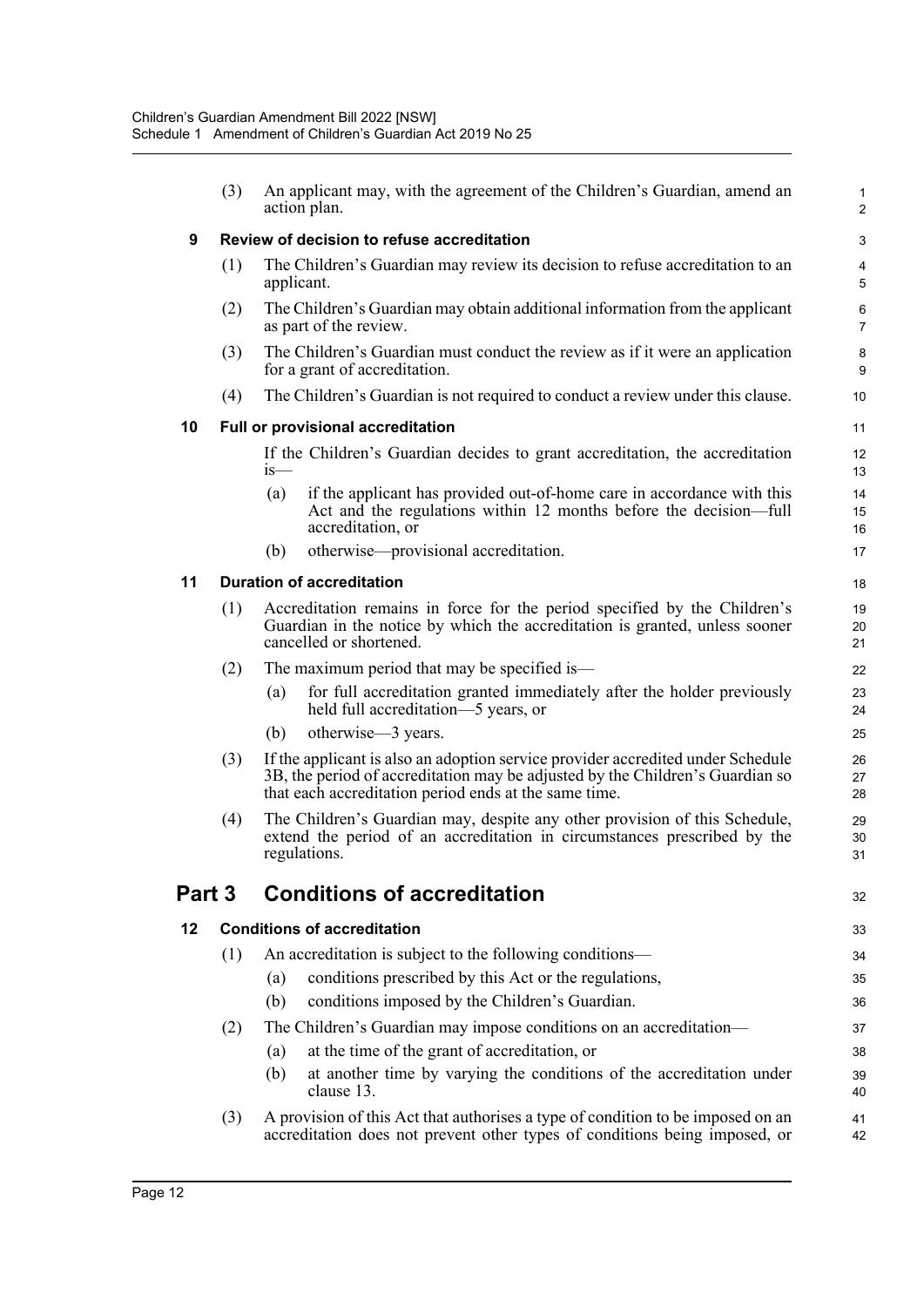limit the matters that may be provided for by conditions, unless expressly provided for by this Act.

28

39 40

(4) The Children's Guardian must not impose a condition on the accreditation of a government agency or part of a government agency unless the Children's Guardian has first notified the Minister about why the condition is considered necessary.

### **13 Variation of conditions of accreditation**

(1) The Children's Guardian may, at any time, by written notice to an accreditation holder, vary the conditions of the accreditation imposed by the Children's Guardian.

## (2) A variation includes the following—

- (a) the imposition of a new condition,
- (b) the substitution of a condition,
- (c) the removal of a condition,
- (d) the amendment of a condition.

### **14 Condition requiring compliance with accreditation criteria**

The Children's Guardian must impose a condition on accreditation requiring the holder of the accreditation to wholly meet the accreditation criteria within 12 months if—

- (a) the Children's Guardian grants accreditation to the holder, and
- (b) the Children's Guardian is of the opinion the holder substantially meets the accreditation criteria but does not wholly meet the criteria.

### **15 Condition of provisional accreditation**

It is a condition of a provisional accreditation that the holder of the accreditation give written notice to the Children's Guardian as soon as practicable after the holder first makes arrangements for the provision of out-of-home care under the accreditation.

## **Part 4 Transfer and surrender of accreditation**

### **16 Transfer of accreditation**

The Children's Guardian may transfer the accreditation of an agency (the *former agency*) to another agency (the *new agency*) if satisfied that—

- (a) because of a restructure involving the former agency, the new agency will be exercising the designated agency functions previously exercised by the former agency, or
- (b) the former agency has been merged with, or acquired by, the new agency, or
- (c) the accreditation should be transferred because of circumstances prescribed by the regulations.

### **17 Surrender of accreditation**

- (1) The holder of an accreditation may surrender the accreditation.
- (2) The Children's Guardian may require the surrender not to occur until a date decided by the Children's Guardian not more than 6 months after the holder applies to surrender the accreditation.  $\overline{11}$ 42 43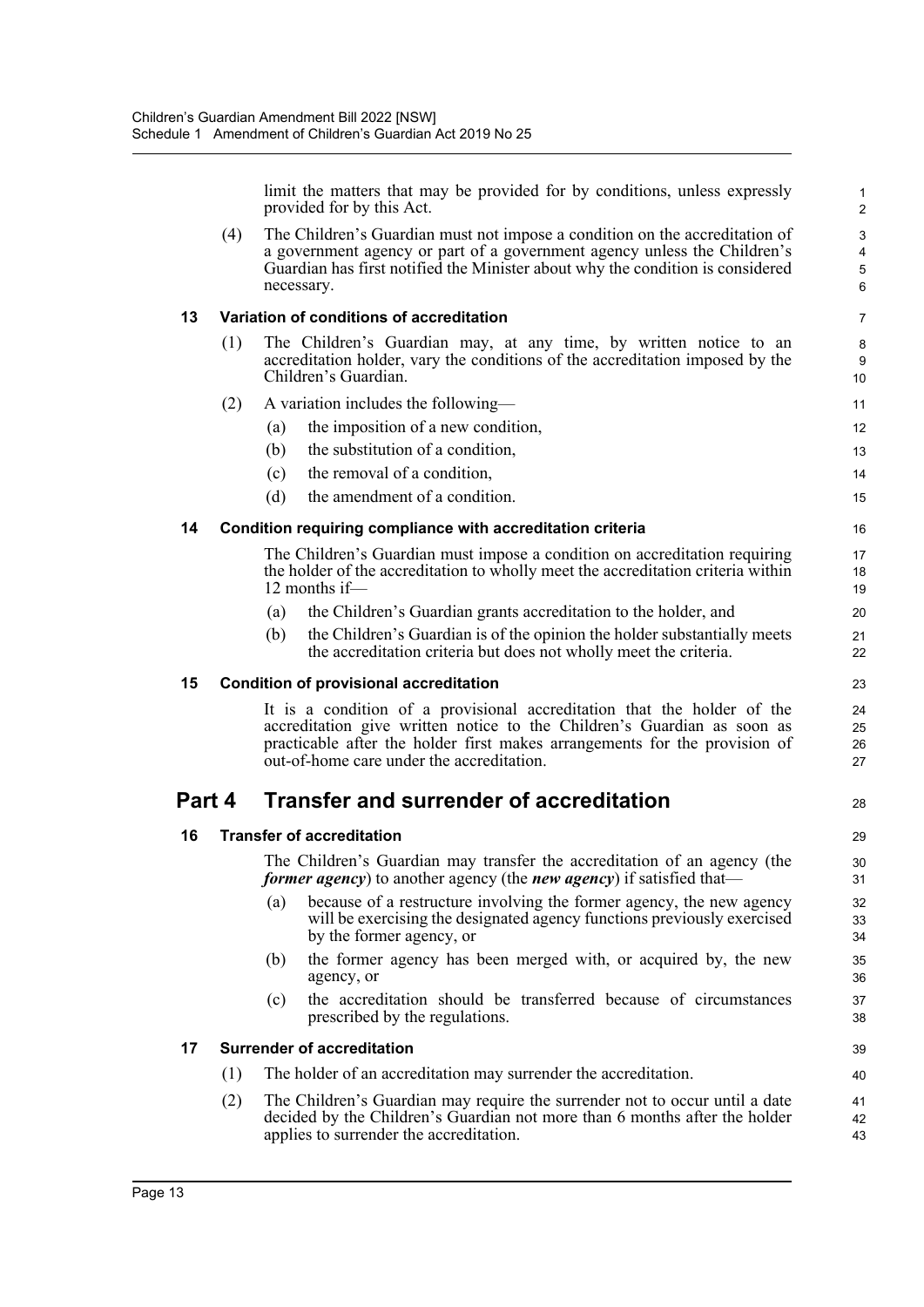|        | (3) |     | In deciding on a date, the Children's Guardian must consider the safety,<br>welfare and wellbeing of children who may be affected by the decision.                                                                                            | $\mathbf{1}$<br>$\overline{2}$ |
|--------|-----|-----|-----------------------------------------------------------------------------------------------------------------------------------------------------------------------------------------------------------------------------------------------|--------------------------------|
|        | (4) |     | A failure by the holder to apply to renew accreditation is taken to be an<br>application to surrender an accreditation except as provided by the regulations.                                                                                 | 3<br>4                         |
|        | (5) |     | An accreditation remains in force until the date decided by the Children's<br>Guardian under subclause (2).                                                                                                                                   | $\sqrt{5}$<br>6                |
| Part 5 |     |     | Cancelling or shortening period of accreditation                                                                                                                                                                                              | $\overline{7}$                 |
| 18     |     |     | Grounds for cancelling or shortening period of accreditation                                                                                                                                                                                  | 8                              |
|        |     |     | Each of the following constitutes grounds for cancelling or shortening the<br>period of an accreditation-                                                                                                                                     | 9<br>10                        |
|        |     | (a) | the holder of the accreditation is not suitable to be accredited,                                                                                                                                                                             | 11                             |
|        |     | (b) | the accreditation was granted in error,                                                                                                                                                                                                       | 12                             |
|        |     | (c) | a ground prescribed by the regulations.                                                                                                                                                                                                       | 13                             |
| 19     |     |     | How accreditation is cancelled or shortened                                                                                                                                                                                                   | 14                             |
|        | (1) |     | The Children's Guardian may, by written notice given to the holder of an<br>accreditation, cancel or shorten the period of the accreditation if the Children's<br>Guardian is satisfied there are grounds for the cancellation or shortening. | 15<br>16<br>17                 |
|        | (2) |     | A notice cancelling an accreditation must specify-                                                                                                                                                                                            | 18                             |
|        |     | (a) | the date or time from which cancellation takes effect, and                                                                                                                                                                                    | 19                             |
|        |     | (b) | the grounds for the cancellation.                                                                                                                                                                                                             | 20                             |
|        | (3) |     | A notice shortening the period of an accreditation must specify—                                                                                                                                                                              | 21                             |
|        |     | (a) | the date on which the shortened accreditation will cease to have effect,<br>and                                                                                                                                                               | 22<br>23                       |
|        |     | (b) | the grounds for the shortening of the period of accreditation.                                                                                                                                                                                | 24                             |
|        | (4) |     | The Children's Guardian may, by further written notice given to the holder of<br>an accreditation while the accreditation is in force, amend or revoke a notice<br>cancelling or shortening the period of the accreditation.                  | 25<br>26<br>27                 |
|        | (5) |     | The Children's Guardian must not cancel the accreditation of a government<br>agency or part of a government agency unless the Children's Guardian has<br>first notified the Minister about why the cancellation is considered necessary.      | 28<br>29<br>30                 |
| 20     |     |     | <b>Disqualification if cancelled</b>                                                                                                                                                                                                          | 31                             |
|        |     |     | If an accreditation is cancelled, the holder of the accreditation is disqualified<br>from being accredited for 2 years after the cancellation takes effect.                                                                                   | 32<br>33                       |
| Part 6 |     |     | <b>Regulations</b>                                                                                                                                                                                                                            | 34                             |
| 21     |     |     | <b>Regulations about accreditation</b>                                                                                                                                                                                                        | 35                             |
|        |     |     | Regulations may be made about accreditation, including the following—                                                                                                                                                                         | 36                             |
|        |     | (a) | applications for accreditation,                                                                                                                                                                                                               | 37                             |
|        |     | (b) | the withdrawal of applications,                                                                                                                                                                                                               | 38                             |
|        |     | (c) | the deferral of decisions and the obligations the Children's Guardian<br>may impose on an applicant during the period of the deferral,                                                                                                        | 39<br>40                       |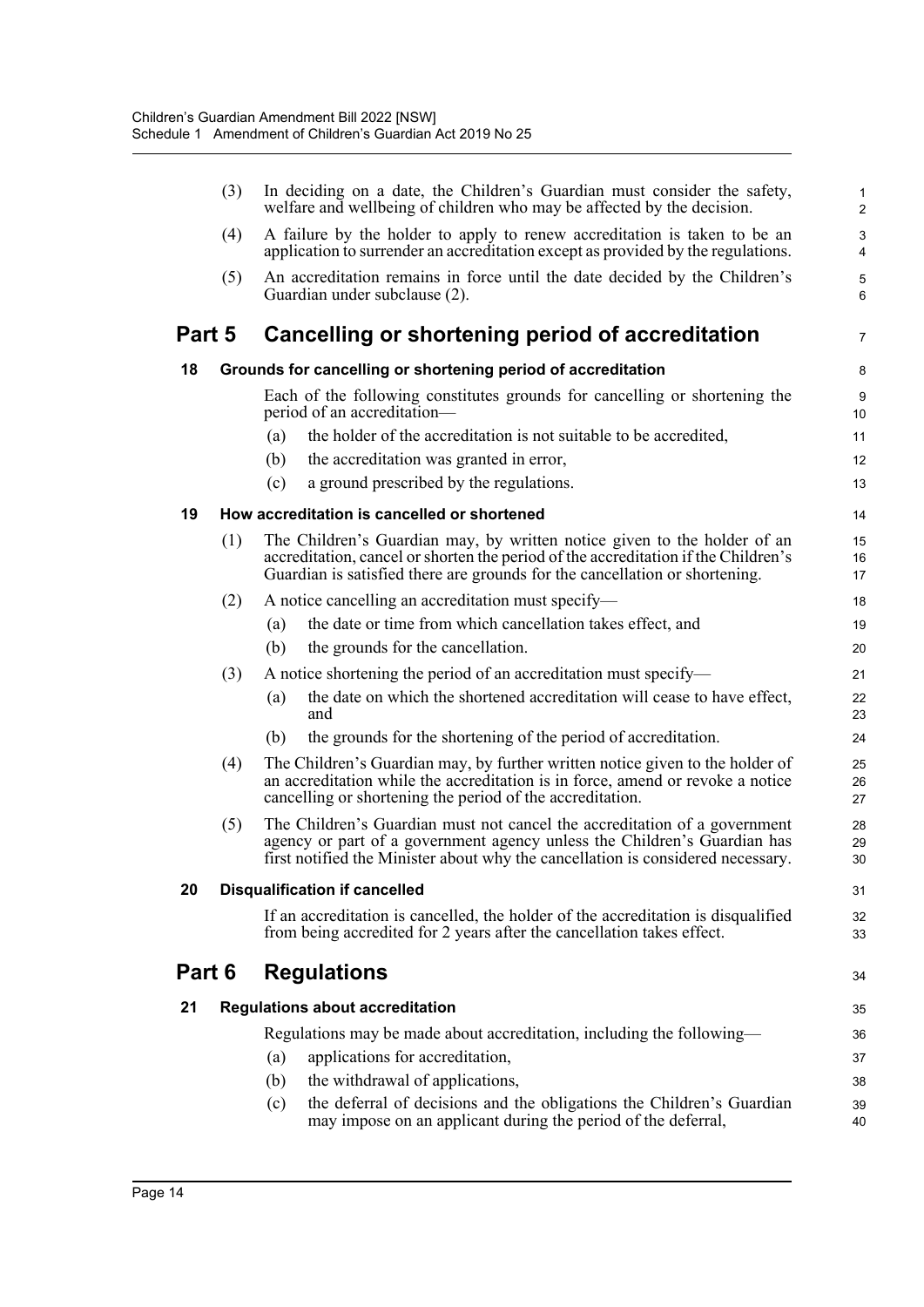|              |     | (d)                | conditions of accreditation and applications for variation of conditions<br>of accreditation.                                                                                  | $\mathbf{1}$<br>$\overline{2}$ |
|--------------|-----|--------------------|--------------------------------------------------------------------------------------------------------------------------------------------------------------------------------|--------------------------------|
|              |     | (e)                | transfers of accreditation,                                                                                                                                                    | 3                              |
|              |     | (f)                | surrenders of accreditation.                                                                                                                                                   | 4                              |
|              |     |                    |                                                                                                                                                                                |                                |
|              |     | <b>Schedule 3B</b> | Accreditation of adoption service providers                                                                                                                                    | 5                              |
|              |     |                    | section 110A                                                                                                                                                                   | 6                              |
| Part 1       |     |                    | <b>Preliminary</b>                                                                                                                                                             | $\overline{7}$                 |
| 1            |     | <b>Definitions</b> |                                                                                                                                                                                | 8                              |
|              |     |                    | In this Schedule—                                                                                                                                                              | 9                              |
|              |     |                    | <i>accreditation criteria</i> —see clause $2(1)$ .                                                                                                                             | 10 <sup>°</sup>                |
|              |     |                    | <i>grant</i> accreditation includes grant a renewal of accreditation.                                                                                                          | 11                             |
|              |     |                    | <i>organisation</i> means a charitable organisation within the meaning of the<br><i>Adoption Act 2000</i> , or part of a charitable organisation.                              | 12<br>13                       |
|              |     |                    | suitable to be accredited—see clause 3.                                                                                                                                        | 14                             |
| $\mathbf{2}$ |     |                    | <b>Accreditation criteria</b>                                                                                                                                                  |                                |
|              |     |                    |                                                                                                                                                                                | 15                             |
|              | (1) |                    | The Minister may, on the recommendation of the Children's Guardian,<br>approve criteria <i>(accreditation criteria)</i> to be met by accredited adoption<br>service providers. | 16<br>17<br>18                 |
|              | (2) |                    | Different criteria may be approved for different classes of providers.                                                                                                         | 19                             |
|              | (3) |                    | The Children's Guardian must publish criteria approved under this clause on<br>a website of the Office of the Children's Guardian.                                             | 20<br>21                       |
|              | (4) |                    | The Children's Guardian may come to the opinion that an organisation meets<br>a particular accreditation criterion if-                                                         | 22<br>23                       |
|              |     | (a)                | an entity is of the opinion that the organisation meets a criterion, and                                                                                                       | 24                             |
|              |     | (b)                | the Children's Guardian is satisfied that the criterion is equivalent to the<br>accreditation criterion, and                                                                   | 25<br>26                       |
|              |     | (c)                | the Children's Guardian recognises the entity for the purposes of this<br>clause.                                                                                              | 27<br>28                       |
|              | (5) |                    | The Children's Guardian must publish a notice setting out entities recognised<br>for the purposes of this clause on a website of the Office of the Children's<br>Guardian.     | 29<br>30<br>31                 |
|              | (6) |                    | Failure to publish criteria under subclause $(3)$ or a notice under subclause $(5)$<br>does not affect the validity of-                                                        | 32<br>33                       |
|              |     | (a)                | the criteria or the entities recognised, or                                                                                                                                    | 34                             |
|              |     | (b)                | a decision made in relation to the criteria or recognition.                                                                                                                    | 35                             |
|              | (7) |                    | The accreditation criteria must, as far as is reasonably practicable, be<br>consistent with the accreditation criteria under Schedule 3A, clause 2.                            | 36<br>37                       |
| 3            |     |                    | Grounds for finding that organisation is not suitable to be accredited                                                                                                         | 38                             |
|              | (1) |                    | An organisation is not <i>suitable to be accredited</i> if-                                                                                                                    | 39                             |
|              |     | (a)                | the organisation is disqualified from being accredited, or                                                                                                                     | 40                             |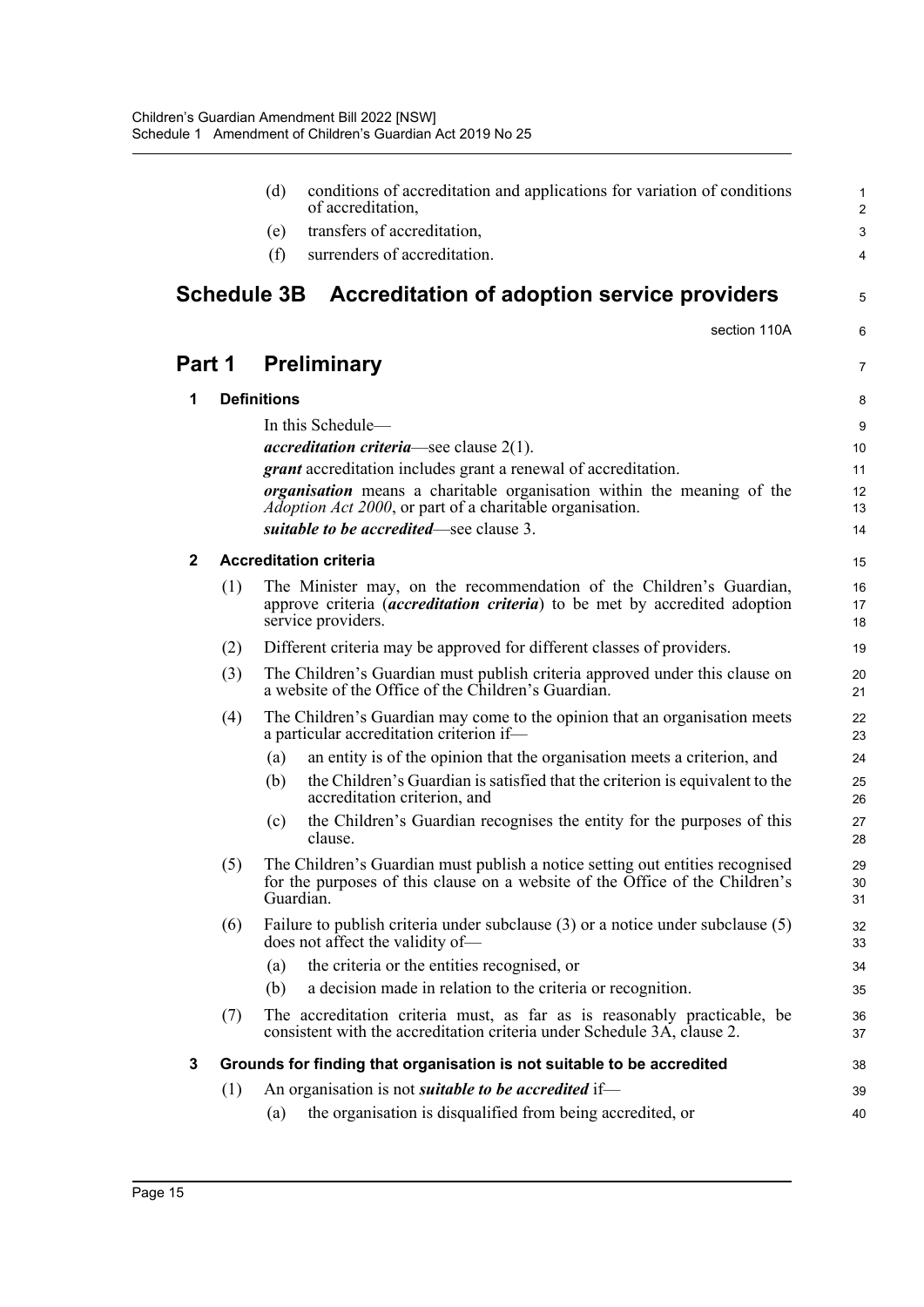|        |     | (b) | the organisation does not wholly or substantially meet the accreditation<br>criteria, or                                                                                                                                                                                                                                | $\mathbf{1}$<br>$\overline{2}$ |
|--------|-----|-----|-------------------------------------------------------------------------------------------------------------------------------------------------------------------------------------------------------------------------------------------------------------------------------------------------------------------------|--------------------------------|
|        |     | (c) | the Children's Guardian is of the opinion that the organisation is not<br>suitable to be an accredited adoption service provider.                                                                                                                                                                                       | $\mathbf{3}$<br>4              |
|        | (2) |     | The Children's Guardian may form an opinion that an organisation is not<br>suitable to be an accredited adoption service provider in one or more of the<br>following circumstances—                                                                                                                                     | 5<br>6<br>$\overline{7}$       |
|        |     | (a) | the organisation, or the principal officer of the organisation, failed to<br>comply with the children's care legislation,                                                                                                                                                                                               | 8<br>9                         |
|        |     | (b) | the organisation failed to comply with a condition of its accreditation,                                                                                                                                                                                                                                                | 10                             |
|        |     | (c) | the organisation, or the principal officer of the organisation, made a<br>statement or gave information in connection with the administration of<br>the children's care legislation knowing the statement of information<br>was false or misleading in a material particular,                                           | 11<br>12<br>13<br>14           |
|        |     | (d) | another circumstance prescribed by the regulations.                                                                                                                                                                                                                                                                     | 15                             |
| Part 2 |     |     | <b>Application for accreditation</b>                                                                                                                                                                                                                                                                                    | 16                             |
| 4      |     |     | Application for grant of accreditation                                                                                                                                                                                                                                                                                  | 17                             |
|        | (1) |     | An organisation may apply to the Children's Guardian to grant accreditation<br>as an accredited adoption service provider.                                                                                                                                                                                              | 18<br>19                       |
|        |     |     | Note— The definition of grant of accreditation in clause 1 includes grant a renewal of<br>accreditation.                                                                                                                                                                                                                | 20<br>21                       |
|        | (2) |     | An application must-                                                                                                                                                                                                                                                                                                    | 22                             |
|        |     | (a) | be in a form approved by the Children's Guardian, and                                                                                                                                                                                                                                                                   | 23                             |
|        |     | (b) | include or be accompanied by information or evidence the Children's<br>Guardian reasonably requires to assess the application, and                                                                                                                                                                                      | 24<br>25                       |
|        |     | (c) | include or be accompanied by other information prescribed by the<br>regulations.                                                                                                                                                                                                                                        | 26<br>27                       |
|        | (3) |     | If the Children's Guardian considers it necessary, the Children's Guardian<br>may require further documents or information to be provided by the applicant.                                                                                                                                                             | 28<br>29                       |
|        | (4) |     | The holder of a provisional accreditation that gives a notice under clause 16 is<br>taken to have made an application for full accreditation 12 months after the<br>notice is given.                                                                                                                                    | 30<br>31<br>32                 |
|        | (5) |     | If an application for the grant of accreditation is made to the Children's<br>Guardian before the expiry of an existing accreditation held by the applicant,<br>the existing accreditation continues in force until the Children's Guardian<br>notifies the applicant of a decision to grant or refuse the application. | 33<br>34<br>35<br>36           |
| 5      |     |     | <b>Withdrawal of application</b>                                                                                                                                                                                                                                                                                        | 37                             |
|        | (1) |     | An applicant may withdraw an application for a grant of accreditation.                                                                                                                                                                                                                                                  | 38                             |
|        | (2) |     | The Children's Guardian may require the withdrawal not to occur until a date<br>decided by the Children's Guardian (the <i>withdrawal date</i> ).                                                                                                                                                                       | 39<br>40                       |
|        | (3) |     | The withdrawal date may be up to 6 months after the applicant applies to<br>withdraw the application.                                                                                                                                                                                                                   | 41<br>42                       |
|        | (4) |     | The applicant's accreditation remains in force until the withdrawal date.                                                                                                                                                                                                                                               | 43                             |
|        |     |     |                                                                                                                                                                                                                                                                                                                         |                                |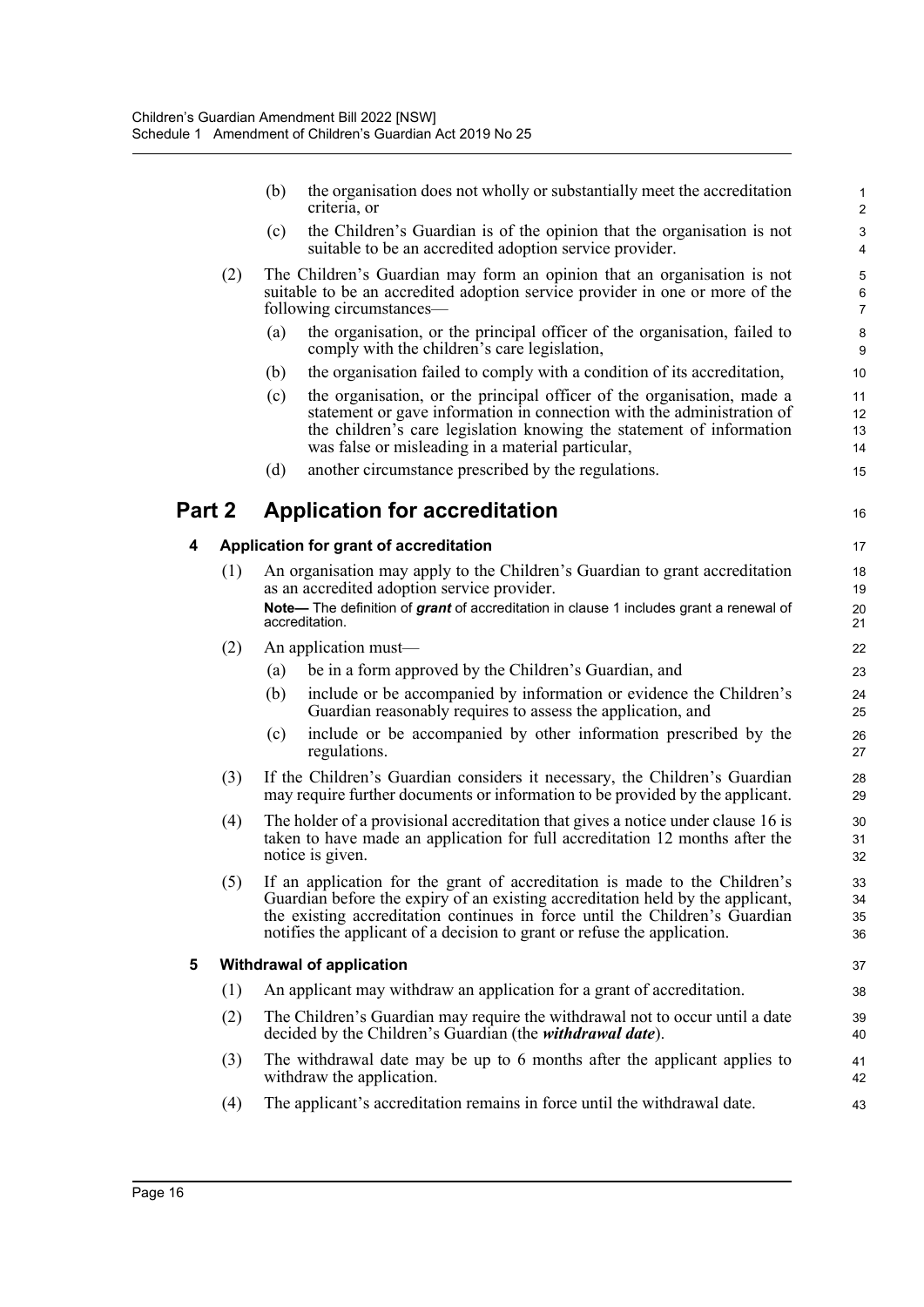|                | (5) | In deciding on a withdrawal date, the Children's Guardian must consider the<br>safety, welfare and wellbeing of children who may be affected by the decision.                         | $\mathbf{1}$<br>$\overline{2}$ |
|----------------|-----|---------------------------------------------------------------------------------------------------------------------------------------------------------------------------------------|--------------------------------|
| 6              |     | <b>Grant or refusal of accreditation</b>                                                                                                                                              | 3                              |
|                | (1) | The Children's Guardian may grant or refuse accreditation to an applicant.                                                                                                            | 4                              |
|                | (2) | The Children's Guardian may refuse to grant accreditation—                                                                                                                            | $\sqrt{5}$                     |
|                |     | if the application for accreditation does not comply with a requirement<br>(a)<br>imposed by or under this Act, or                                                                    | $\,6\,$<br>$\overline{7}$      |
|                |     | on a ground prescribed by the regulations.<br>(b)                                                                                                                                     | 8                              |
|                | (3) | The Children's Guardian must refuse to grant accreditation if the applicant is<br>not suitable to be accredited unless the Children's Guardian defers its decision<br>under clause 7. | $\boldsymbol{9}$<br>10<br>11   |
|                | (4) | The Children's Guardian must give the applicant written notice of a decision<br>to grant or refuse accreditation.                                                                     | 12<br>13                       |
|                | (5) | The notice must include any matter prescribed by the regulations.                                                                                                                     | 14                             |
| $\overline{7}$ |     | Deferral of decision to grant or refuse accreditation                                                                                                                                 | 15                             |
|                | (1) | The Children's Guardian may defer its decision on whether to grant or refuse<br>accreditation to an applicant if-                                                                     | 16<br>17                       |
|                |     | the applicant does not meet the accreditation criteria, and<br>(a)                                                                                                                    | 18                             |
|                |     | the applicant has submitted an action plan to the Children's Guardian,<br>(b)<br>and                                                                                                  | 19<br>20                       |
|                |     | the Children's Guardian is satisfied the applicant will meet the<br>(c)<br>accreditation criteria if the applicant implements the action plan.                                        | 21<br>22                       |
|                | (2) | The Children's Guardian must give the applicant written notice of the deferral<br>that sets out the period for which the decision is to be deferred.                                  | 23<br>24                       |
|                | (3) | A deferral period must not be more than 12 months.                                                                                                                                    | 25                             |
|                | (4) | More than one deferral may occur under this clause but the total period of the<br>deferrals must not be more than 24 months.                                                          | 26<br>27                       |
|                | (5) | If a decision to grant or refuse accreditation to an applicant is not made by the<br>end of the period of the deferrals, the application is taken to have been refused.               | 28<br>29                       |
| 8              |     | <b>Action plans</b>                                                                                                                                                                   | 30                             |
|                |     | (1) An action plan submitted under clause 7 must set out the steps the applicant<br>proposes to take to ensure the applicant satisfies the accreditation criteria.                    | 31<br>32                       |
|                | (2) | An applicant that submits an action plan must undertake to implement the<br>action plan.                                                                                              | 33<br>34                       |
|                | (3) | An applicant may, with the agreement of the Children's Guardian, amend an<br>action plan.                                                                                             | 35<br>36                       |
| 9              |     | Review of decision to refuse accreditation                                                                                                                                            | 37                             |
|                | (1) | The Children's Guardian may review its decision to refuse accreditation to an<br>applicant.                                                                                           | 38<br>39                       |
|                | (2) | The Children's Guardian may obtain additional information from the applicant<br>as part of the review.                                                                                | 40<br>41                       |
|                |     |                                                                                                                                                                                       |                                |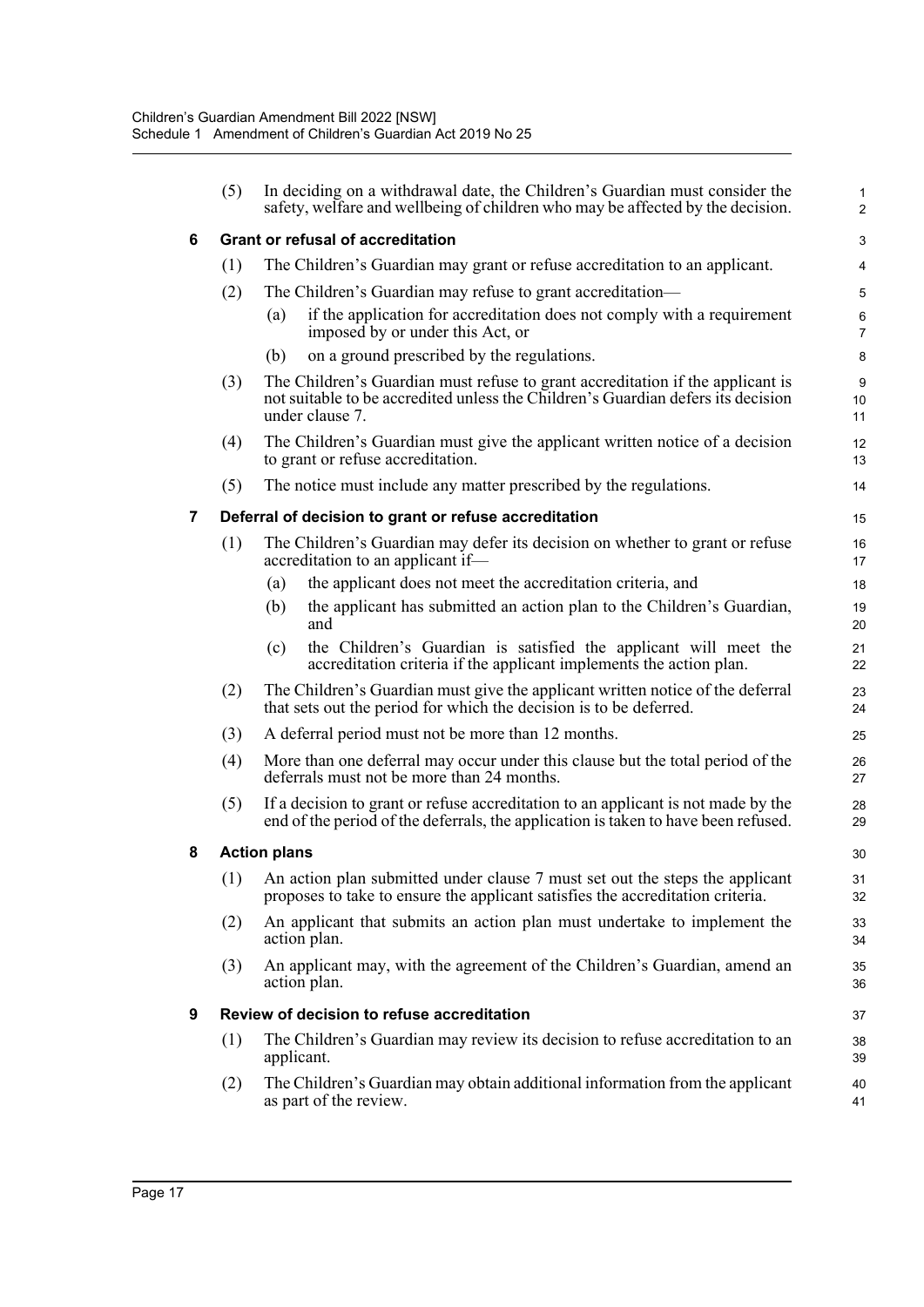|        | (3) | The Children's Guardian must conduct the review as if it were an application<br>for a grant of accreditation.                                                                                                                                                            | $\mathbf{1}$<br>$\overline{2}$ |
|--------|-----|--------------------------------------------------------------------------------------------------------------------------------------------------------------------------------------------------------------------------------------------------------------------------|--------------------------------|
|        | (4) | The Children's Guardian is not required to conduct a review under this clause.                                                                                                                                                                                           | 3                              |
| 10     |     | Full or provisional accreditation                                                                                                                                                                                                                                        | 4                              |
|        |     | If the Children's Guardian decides to grant accreditation, the accreditation<br>is—                                                                                                                                                                                      | 5<br>6                         |
|        |     | if the applicant has provided adoption services in accordance with this<br>(a)<br>Act and the regulations within 12 months before the decision—full<br>accreditation, or                                                                                                 | $\overline{7}$<br>8<br>9       |
|        |     | otherwise—provisional accreditation.<br>(b)                                                                                                                                                                                                                              | 10                             |
| 11     |     | <b>Duration of accreditation</b>                                                                                                                                                                                                                                         | 11                             |
|        | (1) | Accreditation remains in force for the period specified by the Children's<br>Guardian in the notice by which the accreditation is granted, unless sooner<br>cancelled or shortened.                                                                                      | 12<br>13<br>14                 |
|        | (2) | The maximum period that may be specified is—                                                                                                                                                                                                                             | 15                             |
|        |     | for full accreditation granted immediately after the holder previously<br>(a)<br>held full accreditation-5 years, or                                                                                                                                                     | 16<br>17                       |
|        |     | otherwise—3 years.<br>(b)                                                                                                                                                                                                                                                | 18                             |
|        | (3) | If the applicant is also a designated agency accredited under Schedule 3A, the<br>period of accreditation may be adjusted by the Children's Guardian so that<br>each accreditation period ends at the same time.                                                         | 19<br>20<br>21                 |
|        | (4) | The Children's Guardian may, despite any other provision of this Schedule,                                                                                                                                                                                               | 22                             |
|        |     | extend the period of an accreditation in circumstances prescribed by the<br>regulations.                                                                                                                                                                                 | 23<br>24                       |
| Part 3 |     | <b>Conditions of accreditation</b>                                                                                                                                                                                                                                       | 25                             |
| 12     |     | <b>Conditions of accreditation</b>                                                                                                                                                                                                                                       | 26                             |
|        | (1) | An accreditation is subject to the following conditions—                                                                                                                                                                                                                 | 27                             |
|        |     | conditions prescribed by this Act or the regulations,<br>(a)                                                                                                                                                                                                             | 28                             |
|        |     | (b)<br>conditions imposed by the Children's Guardian.                                                                                                                                                                                                                    | 29                             |
|        | (2) | The Children's Guardian may impose conditions on an accreditation-                                                                                                                                                                                                       | 30                             |
|        |     | at the time of the grant of accreditation, or<br>(a)                                                                                                                                                                                                                     | 31                             |
|        |     | (b)<br>at another time by varying the conditions of the accreditation under<br>clause 13.                                                                                                                                                                                | 32<br>33                       |
|        | (3) | A provision of this Act that authorises a type of condition to be imposed on an<br>accreditation does not prevent other types of conditions being imposed, or<br>limit the matters that may be provided for by conditions, unless expressly<br>provided for by this Act. | 34<br>35<br>36<br>37           |
| 13     |     | Variation of conditions of accreditation                                                                                                                                                                                                                                 | 38                             |
|        | (1) | The Children's Guardian may, at any time, by written notice to an<br>accreditation holder, vary the conditions of the accreditation imposed by the<br>Children's Guardian.                                                                                               | 39<br>40<br>41                 |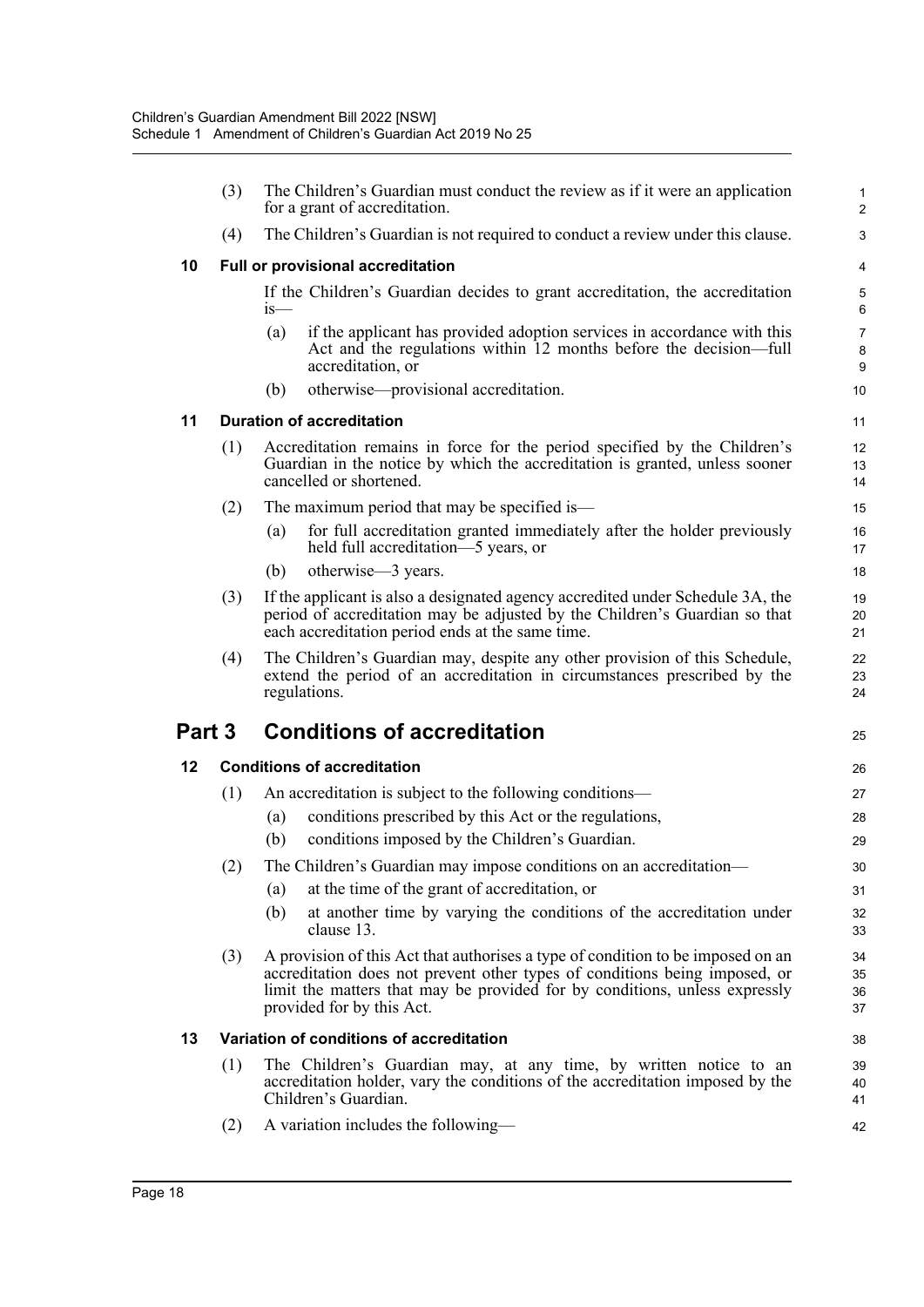|        |     | (a) | the imposition of a new condition,                                                                                                                                                                                                              | $\mathbf{1}$            |
|--------|-----|-----|-------------------------------------------------------------------------------------------------------------------------------------------------------------------------------------------------------------------------------------------------|-------------------------|
|        |     | (b) | the substitution of a condition,                                                                                                                                                                                                                | $\overline{\mathbf{c}}$ |
|        |     | (c) | the removal of a condition,                                                                                                                                                                                                                     | 3                       |
|        |     | (d) | the amendment of a condition.                                                                                                                                                                                                                   | 4                       |
| 14     |     |     | Condition limiting adoption services that may be provided                                                                                                                                                                                       | 5                       |
|        |     |     | The Children's Guardian may impose a condition on an accreditation limiting<br>the adoption services that may be provided under the accreditation.                                                                                              | 6<br>7                  |
| 15     |     |     | Condition requiring compliance with accreditation criteria                                                                                                                                                                                      | 8                       |
|        |     |     | The Children's Guardian must impose a condition on accreditation requiring<br>the holder of the accreditation to wholly meet the accreditation criteria within<br>12 months if-                                                                 | 9<br>10<br>11           |
|        |     | (a) | the Children's Guardian grants accreditation to the holder, and                                                                                                                                                                                 | 12                      |
|        |     | (b) | the Children's Guardian is of the opinion the holder substantially meets<br>the accreditation criteria but does not wholly meet the criteria.                                                                                                   | 13<br>14                |
| 16     |     |     | <b>Condition of provisional accreditation</b>                                                                                                                                                                                                   | 15                      |
|        |     |     | It is a condition of a provisional accreditation that the holder of the<br>accreditation give written notice to the Children's Guardian as soon as<br>practicable after the holder first provides adoption services under the<br>accreditation. | 16<br>17<br>18<br>19    |
| Part 4 |     |     | <b>Transfer and surrender of accreditation</b>                                                                                                                                                                                                  | 20                      |
|        |     |     |                                                                                                                                                                                                                                                 |                         |
| 17     |     |     | <b>Transfer of accreditation</b>                                                                                                                                                                                                                | 21                      |
|        |     |     | The Children's Guardian may transfer the accreditation of an organisation (the<br>former organisation) to another organisation (the new organisation) if<br>satisfied that-                                                                     | 22<br>23<br>24          |
|        |     | (a) | because of a restructure involving the former organisation, the new<br>organisation will be exercising the accredited adoption service provider<br>functions previously exercised by the former organisation, or                                | 25<br>26<br>27          |
|        |     | (b) | the former organisation has been merged with, or acquired by, the new<br>organisation, or                                                                                                                                                       | 28<br>29                |
|        |     | (c) | the accreditation should be transferred because of circumstances<br>prescribed by the regulations.                                                                                                                                              | 30<br>31                |
| 18     |     |     | <b>Surrender of accreditation</b>                                                                                                                                                                                                               | 32                      |
|        | (1) |     | The holder of an accreditation may surrender the accreditation.                                                                                                                                                                                 | 33                      |
|        | (2) |     | The Children's Guardian may require the surrender not to occur until a date<br>decided by the Children's Guardian not more than 6 months after the holder<br>applies to surrender the accreditation.                                            | 34<br>35<br>36          |
|        | (3) |     | In deciding on a date, the Children's Guardian must consider the safety,<br>welfare and wellbeing of children who may be affected by the decision.                                                                                              | 37<br>38                |
|        | (4) |     | A failure by the holder to apply to renew accreditation is taken to be an<br>application to surrender an accreditation except as provided by the regulations.                                                                                   | 39<br>40                |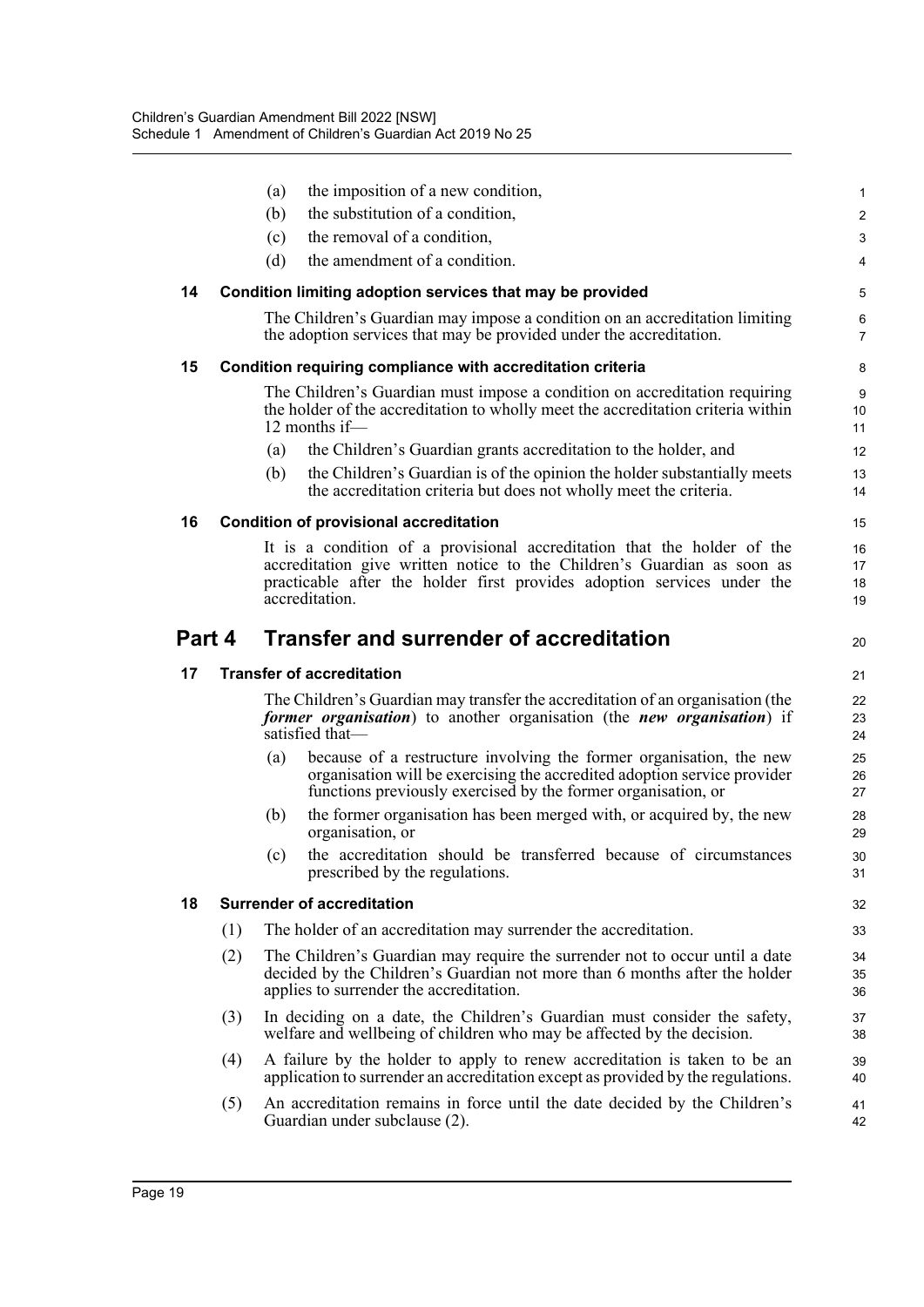| Part 5 |     | Cancelling or shortening period of accreditation                                                                                                                                                                                              | 1                 |
|--------|-----|-----------------------------------------------------------------------------------------------------------------------------------------------------------------------------------------------------------------------------------------------|-------------------|
| 19     |     | Grounds for cancelling or shortening period of accreditation                                                                                                                                                                                  | $\overline{2}$    |
|        |     | Each of the following constitutes grounds for cancelling or shortening the<br>period of an accreditation-                                                                                                                                     | $\mathsf 3$<br>4  |
|        |     | the holder of the accreditation is not suitable to be accredited,<br>(a)                                                                                                                                                                      | 5                 |
|        |     | (b)<br>the accreditation was granted in error,                                                                                                                                                                                                | 6                 |
|        |     | a ground prescribed by the regulations.<br>(c)                                                                                                                                                                                                | $\overline{7}$    |
| 20     |     | How accreditation is cancelled or shortened                                                                                                                                                                                                   | 8                 |
|        | (1) | The Children's Guardian may, by written notice given to the holder of an<br>accreditation, cancel or shorten the period of the accreditation if the Children's<br>Guardian is satisfied there are grounds for the cancellation or shortening. | $9\,$<br>10<br>11 |
|        | (2) | A notice cancelling an accreditation must specify-                                                                                                                                                                                            | 12                |
|        |     | the date or time from which cancellation takes effect, and<br>(a)                                                                                                                                                                             | 13                |
|        |     | (b)<br>the grounds for the cancellation.                                                                                                                                                                                                      | 14                |
|        | (3) | A notice shortening the period of an accreditation must specify—                                                                                                                                                                              | 15                |
|        |     | the date on which the shortened accreditation will cease to have effect,<br>(a)<br>and                                                                                                                                                        | 16<br>17          |
|        |     | the grounds for the shortening of the period of accreditation.<br>(b)                                                                                                                                                                         | 18                |
|        | (4) | The Children's Guardian may, by further written notice given to the holder of<br>an accreditation while the accreditation is in force, amend or revoke a notice<br>cancelling or shortening the period of the accreditation.                  | 19<br>20<br>21    |
| 21     |     | <b>Disqualification if cancelled</b>                                                                                                                                                                                                          | 22                |
|        |     | If an accreditation is cancelled, the holder of the accreditation is disqualified<br>from being accredited for 2 years after the cancellation takes effect.                                                                                   | 23<br>24          |
| Part 6 |     | <b>Regulations</b>                                                                                                                                                                                                                            | 25                |
| 22     |     | <b>Regulations about accreditation</b>                                                                                                                                                                                                        | 26                |
|        |     | Regulations may be made about accreditation, including the following—                                                                                                                                                                         | 27                |
|        |     | applications for accreditation,<br>(a)                                                                                                                                                                                                        | 28                |
|        |     | the withdrawal of applications,<br>(b)                                                                                                                                                                                                        | 29                |
|        |     | the deferral of decisions and the obligations the Children's Guardian<br>(c)<br>may impose on an applicant during the period of the deferral,                                                                                                 | 30<br>31          |
|        |     | conditions of accreditation and applications for variation of conditions<br>(d)<br>of accreditation,                                                                                                                                          | 32<br>33          |
|        |     | transfers of accreditation,<br>(e)                                                                                                                                                                                                            | 34                |
|        |     | surrenders of accreditation.<br>(f)                                                                                                                                                                                                           | 35                |
|        |     | Schedule 4 Savings, transitional and other provisions                                                                                                                                                                                         | 36                |
|        |     | Omit clause 1. Insert instead-                                                                                                                                                                                                                | 37                |
| 1      |     | <b>Regulations</b>                                                                                                                                                                                                                            | 38                |
|        | (1) | The regulations may contain provisions of a savings or transitional nature<br>consequent on the commencement of-                                                                                                                              | 39<br>40          |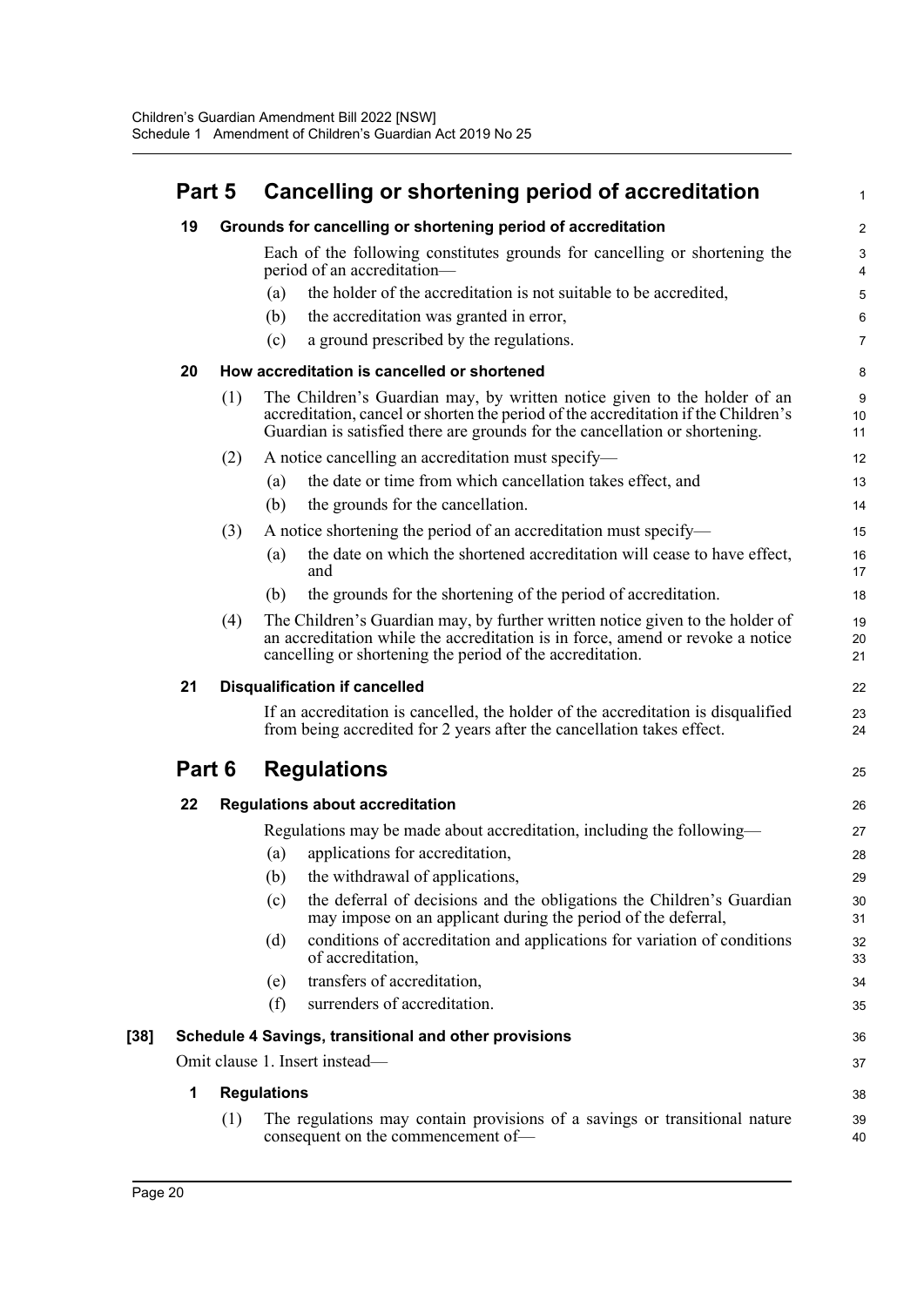|                         | (a)                | a provision of this Act, or                                                                                                                                                                                                   | $\mathbf{1}$        |  |  |  |
|-------------------------|--------------------|-------------------------------------------------------------------------------------------------------------------------------------------------------------------------------------------------------------------------------|---------------------|--|--|--|
|                         | (b)                | a provision amending this Act.                                                                                                                                                                                                | $\overline{c}$      |  |  |  |
|                         | (2)                | A savings or transitional provision consequent on the commencement of a<br>provision must not be made more than 2 years after the commencement.                                                                               | 3<br>4              |  |  |  |
|                         | (3)                | A savings or transitional provision made consequent on the commencement of<br>a provision is repealed 2 years after the commencement.                                                                                         | 5<br>6              |  |  |  |
|                         | (4)                | A savings or transitional provision made consequent on the commencement of<br>a provision may take effect before the commencement but not before—                                                                             | $\overline{7}$<br>8 |  |  |  |
|                         | (a)                | for a provision of this Act—the date of assent to this Act, or                                                                                                                                                                | 9                   |  |  |  |
|                         | (b)                | for a provision amending this Act—the date of assent to the amending<br>Act.                                                                                                                                                  | 10<br>11            |  |  |  |
|                         | (5)                | A savings or transitional provision taking effect before its publication on the<br>NSW legislation website does not-                                                                                                          | 12<br>13            |  |  |  |
|                         | (a)                | affect the rights of a person existing before the publication in a way<br>prejudicial to the person, or                                                                                                                       | 14<br>15            |  |  |  |
|                         | (b)                | impose liabilities on a person for anything done or omitted to be done<br>before the publication.                                                                                                                             | 16<br>17            |  |  |  |
|                         | (6)                | In this clause-                                                                                                                                                                                                               | 18                  |  |  |  |
|                         |                    | <b>person</b> does not include the State or an authority of the State.                                                                                                                                                        | 19                  |  |  |  |
| <b>Schedule 4</b><br>20 |                    |                                                                                                                                                                                                                               |                     |  |  |  |
|                         |                    | Insert at the end of the Schedule, with appropriate Part and clause numbering—                                                                                                                                                |                     |  |  |  |
|                         |                    |                                                                                                                                                                                                                               | 21                  |  |  |  |
| Part                    |                    | Provisions consequent on enactment of Children's<br><b>Guardian Amendment Act 2022</b>                                                                                                                                        | 22<br>23            |  |  |  |
|                         | <b>Definitions</b> |                                                                                                                                                                                                                               | 24                  |  |  |  |
|                         |                    | In this Part—                                                                                                                                                                                                                 | 25                  |  |  |  |
|                         |                    | <b>amending Act</b> means the Children's Guardian Amendment Act 2022.                                                                                                                                                         | 26                  |  |  |  |
|                         |                    | commencement day means 1 September 2022.                                                                                                                                                                                      | 27                  |  |  |  |
|                         |                    | existing accreditation means accreditation, in force immediately before the<br>commencement day, as-                                                                                                                          | 28<br>29            |  |  |  |
|                         | (a)                | a designated agency under the Children and Young Persons (Care and<br>Protection) Regulation 2012, or                                                                                                                         | 30<br>31            |  |  |  |
|                         | (b)                | an adoption service provider under this Act.                                                                                                                                                                                  | 32                  |  |  |  |
|                         |                    | <b>Existing accreditations</b>                                                                                                                                                                                                | 33                  |  |  |  |
|                         | (1)                | An amendment made to this Act by the amending Act does not affect an<br>existing accreditation and the accreditation continues in force in the same form<br>and for the same period as if the amending Act had not commenced. | 34<br>35<br>36      |  |  |  |
|                         | (2)                | Despite subclause $(1)$ —                                                                                                                                                                                                     | 37                  |  |  |  |
|                         | (a)                | Schedule 3A, including relevant provisions, applies to an existing<br>accreditation of a designated agency as if the accreditation had been<br>granted under that Schedule, and                                               | 38<br>39<br>40      |  |  |  |
|                         | (b)                | Schedule 3B, including relevant provisions, applies to an existing<br>accreditation of an adoption service provider as if the accreditation had<br>been granted under that Schedule.                                          | 41<br>42<br>43      |  |  |  |

[39]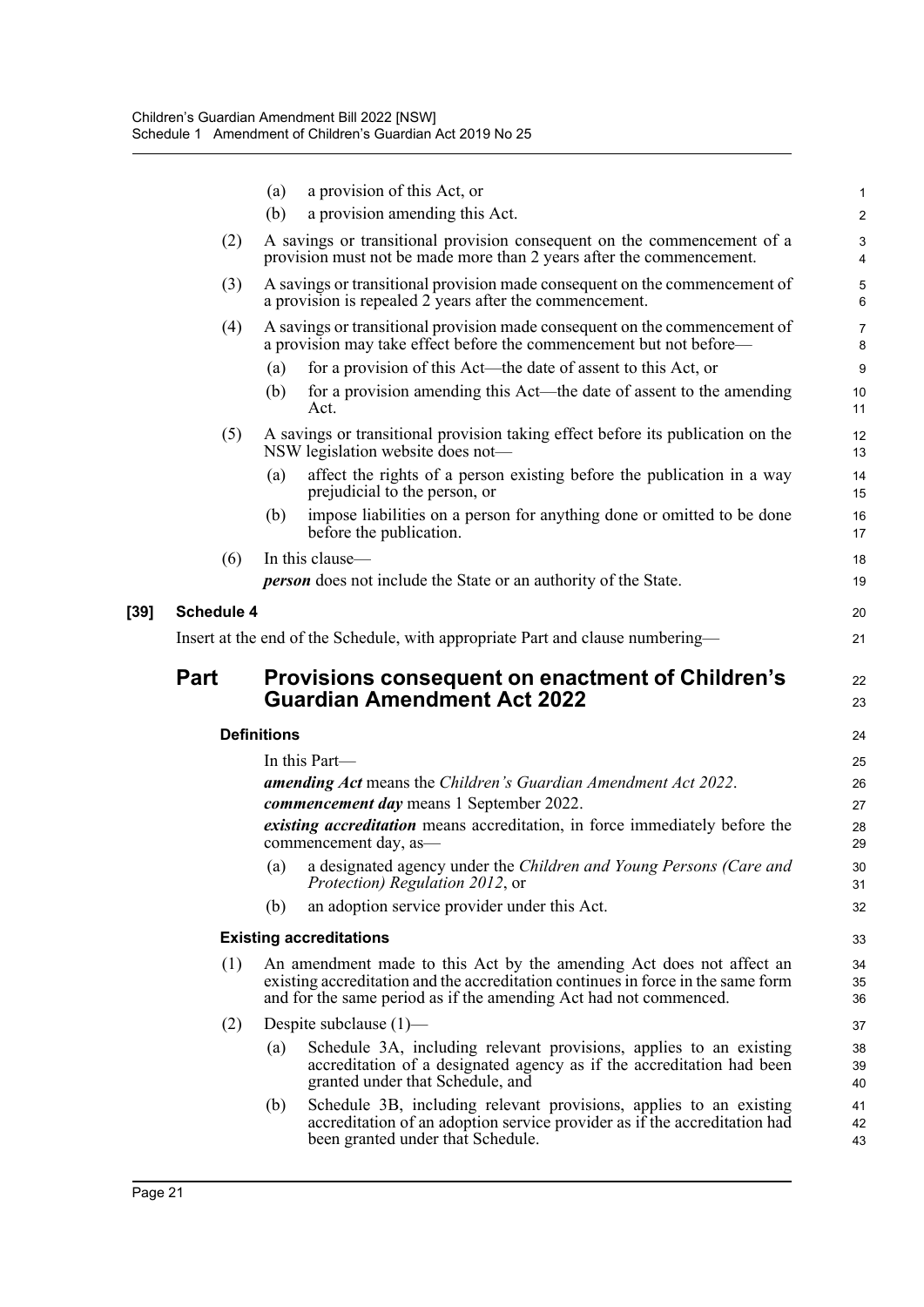| (3) | In this clause—                                                                                                                                                                                                                                                             | $\mathbf{1}$                          |
|-----|-----------------------------------------------------------------------------------------------------------------------------------------------------------------------------------------------------------------------------------------------------------------------------|---------------------------------------|
|     | relevant provisions means provisions enabling the Children's Guardian to<br>vary the conditions of accreditation or cancel or shorten the period of<br>accreditation.                                                                                                       | $\overline{c}$<br>3<br>$\overline{4}$ |
|     | <b>Accreditation criteria</b>                                                                                                                                                                                                                                               | 5                                     |
| (1) | The standards and criteria approved by the Minister under the Children and<br>Young Persons (Care and Protection) Regulation 2012, clause 48 are taken to<br>be the accreditation criteria for designated agencies approved by the Minister<br>under Schedule 3A, clause 2. | 6<br>$\overline{7}$<br>8<br>9         |
| (2) | Subclause (1) ceases to apply when the Minister approves accreditation<br>criteria for designated agencies under Schedule 3A, clause 2.                                                                                                                                     | 10<br>11                              |
| (3) | The standards and criteria approved by the Minister under this Act, section 113<br>are taken to be the accreditation criteria for accredited adoption service<br>providers approved by the Minister under Schedule 3B, clause 2.                                            | 12<br>13<br>14                        |
| (4) | Subclause (3) ceases to apply when the Minister approves accreditation<br>criteria for accredited adoption service providers under Schedule 3B, clause 2.                                                                                                                   | 15<br>16                              |
|     | Accreditation criteria must be wholly satisfied                                                                                                                                                                                                                             | 17                                    |
|     | The Children and Young Persons (Care and Protection) Regulation 2012,<br>clause 54 as in force immediately before the commencement day continues to<br>apply to an existing accreditation of a designated agency as if that clause were<br>a provision of this Act.         | 18<br>19<br>20<br>21                  |
|     | <b>Applications for accreditation</b>                                                                                                                                                                                                                                       | 22                                    |
| (1) | An application for accreditation as a designated agency or an adoption service<br>provider made before the commencement day, including an application for<br>which a decision is deferred, must be dealt with as if the amending Act had not<br>commenced.                  | 23<br>24<br>25<br>26                  |
| (2) | If the application is granted, it is taken to have been granted under this Act as<br>amended by the amending Act.                                                                                                                                                           | 27<br>28                              |
|     | Applications for transfer of accreditation                                                                                                                                                                                                                                  | 29                                    |
| (1) | An application to transfer the accreditation as a designated agency or an<br>adoption service provider must be dealt with as if the amending Act had not<br>commenced.                                                                                                      | 30<br>31<br>32                        |
| (2) | However, the application must be dealt with as if the amending Act had<br>commenced if the applicant elects to have it dealt with in this way.                                                                                                                              | 33<br>34                              |
|     | Children in specialised substitute residential care                                                                                                                                                                                                                         | 35                                    |
|     | Time spent in specialised substitute residential care before the commencement<br>of section 8ZA is to be taken into account for the purposes of that section.                                                                                                               | 36<br>37                              |
|     | Residential care workers register                                                                                                                                                                                                                                           | 38                                    |
|     | Section $85(1C)(b)$ does not extend to include a person who ceased to be a<br>residential care worker before the commencement of that paragraph.                                                                                                                            | 39<br>40                              |
|     | Specialised substitute residential care register                                                                                                                                                                                                                            | 41                                    |
| (1) | The specialised substitute residential care register in section $85(1)(c)$ (the <i>new</i><br><i>register</i> ) is taken to be a continuation of the register for organisations that                                                                                        | 42<br>43                              |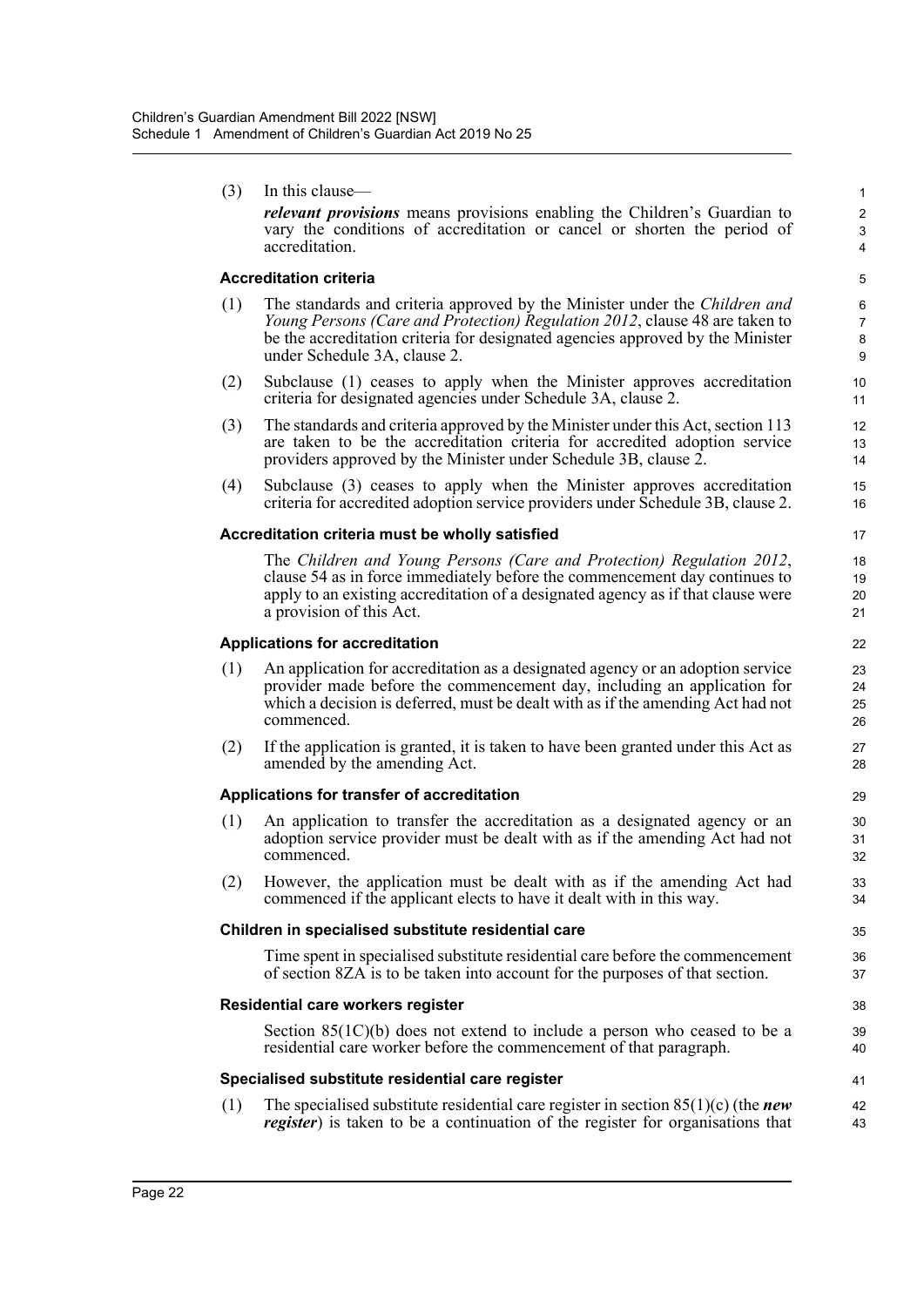|        | provide or arrange voluntary out-of-home care (the <i>former register</i> ) that was<br>referred to in that paragraph before the commencement day. |                                                                     | $\mathbf{1}$<br>2 |
|--------|----------------------------------------------------------------------------------------------------------------------------------------------------|---------------------------------------------------------------------|-------------------|
|        | Information on the former register may be kept on the new register.<br>(2)                                                                         |                                                                     | 3                 |
| [40]   | <b>Schedule 6 Dictionary</b>                                                                                                                       |                                                                     | $\overline{4}$    |
|        | Omit the definition of <i>accredited adoption service provider</i> . Insert instead—                                                               |                                                                     | 5                 |
|        | <i>accredited adoption service provider</i> —see section 110A.                                                                                     |                                                                     | $\,6\,$           |
| $[41]$ | Schedule 6, definition of "child safe organisation", paragraph (a)                                                                                 |                                                                     | $\overline{7}$    |
|        | Omit the paragraph. Insert instead—                                                                                                                |                                                                     | 8                 |
|        | an entity mentioned in Schedule 1,<br>(a)                                                                                                          |                                                                     | $\boldsymbol{9}$  |
| $[42]$ | Schedule 6, definition of "children's care legislation"                                                                                            |                                                                     | 10                |
|        | Insert in alphabetical order—                                                                                                                      |                                                                     | 11                |
|        | <i>children's care legislation</i> means the following Acts and the regulations<br>under the Acts-                                                 |                                                                     | 12<br>13          |
|        | this Act,<br>(a)                                                                                                                                   |                                                                     | 14                |
|        | (b)<br>the Children and Young Persons (Care and Protection) Act 1998,                                                                              |                                                                     | 15                |
|        | the Child Protection (Working with Children) Act 2012,<br>(c)                                                                                      |                                                                     | 16                |
|        | the Adoption Act 2000.<br>(d)                                                                                                                      |                                                                     | 17                |
| $[43]$ | Schedule 6, definition of "designated agency"                                                                                                      |                                                                     | 18                |
|        | Omit "section 72(1)". Insert instead "section 72".                                                                                                 |                                                                     | 19                |
| $[44]$ | Schedule 6, definition of "function"                                                                                                               |                                                                     | 20                |
|        | Insert in alphabetical order-                                                                                                                      |                                                                     | 21                |
|        | <i>function</i> includes a power, authority or duty, and <i>exercise</i> a function includes<br>perform a duty.                                    |                                                                     | 22<br>23          |
| $[45]$ | Schedule 6, definition of "principal officer"                                                                                                      |                                                                     | 24                |
|        | Omit the definition. Insert instead-                                                                                                               |                                                                     | 25                |
|        | principal officer-                                                                                                                                 |                                                                     | 26                |
|        | for an adoption service provider—see section 110, or<br>(a)                                                                                        |                                                                     | 27                |
|        | for a designated agency—see section 74, or<br>(b)                                                                                                  |                                                                     | 28                |
|        | (c)<br>section 8ZC.                                                                                                                                | for an entity providing specialised substitute residential care—see | 29<br>30          |
| [46]   | Schedule 6, definitions of "registered agency" and "voluntary out-of-home care"                                                                    |                                                                     | 31                |
|        | Omit the definitions.                                                                                                                              |                                                                     | 32                |
| $[47]$ | Schedule 6, definitions of "residential care", "residential care provider" and<br>"residential care worker"                                        |                                                                     | 33<br>34          |
|        | Insert in alphabetical order—                                                                                                                      |                                                                     | 35                |
|        | <i>residential care</i> means statutory out-of-home care or supported out-of-home<br>care that is provided—                                        |                                                                     | 36<br>37          |
|        | under an arrangement by a designated agency, and<br>(a)                                                                                            |                                                                     | 38                |
|        | (b)<br>$at$ —                                                                                                                                      |                                                                     | 39                |
|        | a home, managed by a designated agency, or<br>(i)                                                                                                  |                                                                     | 40                |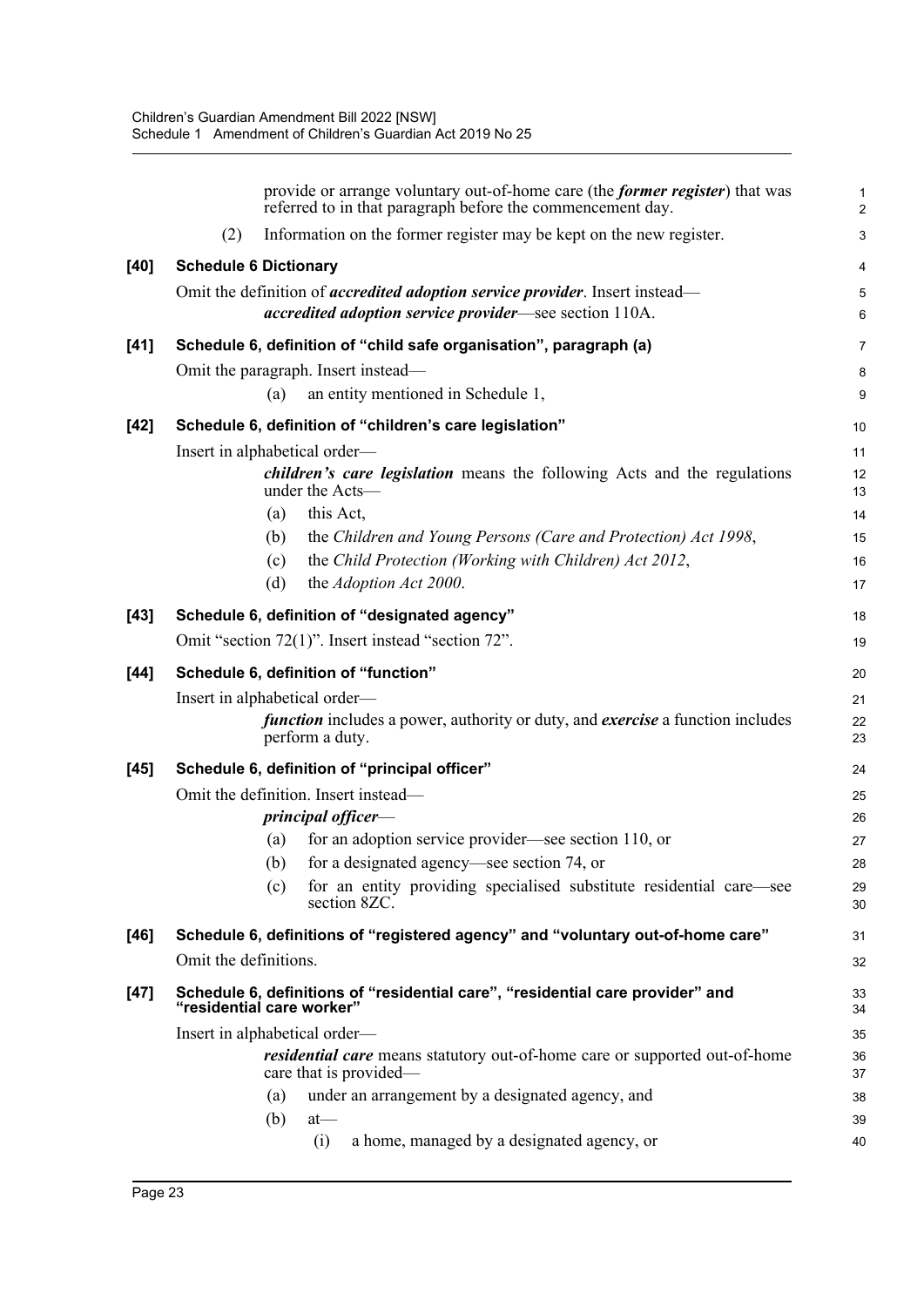|      | a place where accommodation is provided on a temporary basis.<br>(i)                                                                         |                     |
|------|----------------------------------------------------------------------------------------------------------------------------------------------|---------------------|
|      | <i>residential care provider</i> means a designated agency that arranges the<br>provision of residential care.                               | $\overline{2}$<br>3 |
|      | residential care worker means-                                                                                                               | 4                   |
|      | a person who provides residential care, or<br>(a)                                                                                            | 5                   |
|      | a person prescribed by the regulations.<br>(b)                                                                                               | 6                   |
| [48] | Schedule 6, definition of "specialised substitute residential care"                                                                          | 7                   |
|      | Insert in alphabetical order—                                                                                                                | 8                   |
|      | specialised substitute residential care means substitute residential care for a<br>$child-$                                                  | 9<br>10             |
|      | funded by the National Disability Insurance Scheme under the National<br>(a)<br>Disability Insurance Scheme Act 2013 of the Commonwealth, or | 11<br>12            |
|      | provided for the purposes of respite services or behaviour support.<br>(b)                                                                   | 13                  |
| [49] | Schedule 6, definition of "substitute residential care", paragraph (b)                                                                       | 14                  |
|      | Insert "in any period of 7 days" after "2 nights".                                                                                           | 15                  |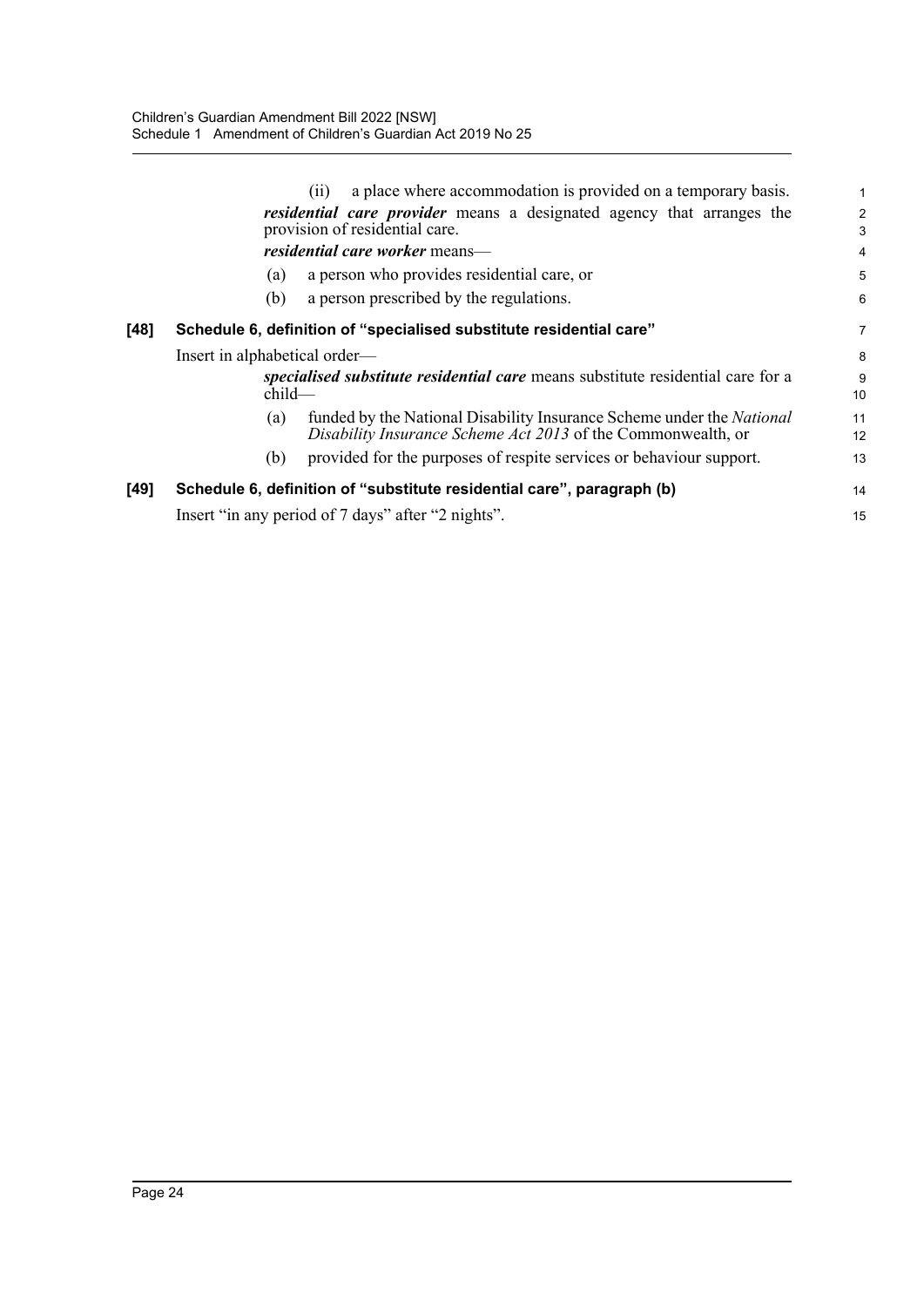<span id="page-28-0"></span>

|       | <b>Schedule 2</b>            | <b>Amendment of other Acts</b>                                                                                                                                                                                                            | $\mathbf 1$    |
|-------|------------------------------|-------------------------------------------------------------------------------------------------------------------------------------------------------------------------------------------------------------------------------------------|----------------|
| 2.1   | Adoption Act 2000 No 75      |                                                                                                                                                                                                                                           | $\overline{2}$ |
|       |                              | Section 14 Actions of principal officer taken to be actions of provider                                                                                                                                                                   | 3              |
|       | Omit the section.            |                                                                                                                                                                                                                                           | 4              |
| 2.2   |                              | Children and Young Persons (Care and Protection) Act 1998 No 157                                                                                                                                                                          | 5              |
| [1]   | <b>Section 3 Definitions</b> |                                                                                                                                                                                                                                           | 6              |
|       |                              | Omit section 3(1), definition of voluntary out-of-home care.                                                                                                                                                                              | $\overline{7}$ |
| $[2]$ |                              | Section 135 Definition and types of "out-of-home care"                                                                                                                                                                                    | 8              |
|       |                              | Omit "3 types" from section 135(2). Insert instead "2 types".                                                                                                                                                                             | 9              |
| $[3]$ | Section 135(2)(c)            |                                                                                                                                                                                                                                           | 10             |
|       | Omit the paragraph.          |                                                                                                                                                                                                                                           | 11             |
| [4]   |                              | Section 136 Restriction on who may provide statutory out-of-home care                                                                                                                                                                     | 12             |
|       |                              | Omit section 136(2), notes. Insert instead—                                                                                                                                                                                               | 13             |
|       | Part 3.                      | Note 1— The provision of supported out-of-home care is regulated by this Chapter,                                                                                                                                                         | 14<br>15       |
|       |                              | Note 2- An offence against subsection (2) committed by a corporation is an executive<br>liability offence attracting executive liability for a director or other person involved in the<br>management of the corporation-see section 258. | 16<br>17<br>18 |
| [5]   |                              | Section 158 Physical restraint of child or young person                                                                                                                                                                                   | 19             |
|       |                              | Omit "or" from the end of section $158(6)(b)$ and omit section $158(6)(c)$ .                                                                                                                                                              | 20             |
| 2.3   | Coroners Act 2009 No 41      |                                                                                                                                                                                                                                           | 21             |
|       |                              | Section 24 Jurisdiction concerning deaths of children and disabled persons                                                                                                                                                                | 22             |
|       |                              | Insert after section 24(3), definition of <i>child in care</i> , paragraph $(d)$ —                                                                                                                                                        | 23             |
|       | (d1)                         | who is in specialised substitute residential care within the meaning of<br>the Children's Guardian Act 2019, or                                                                                                                           | 24<br>25       |
| 2.4   | 2020 No 24                   | <b>Stronger Communities Legislation Amendment (Courts and Civil) Act</b>                                                                                                                                                                  | 26<br>27       |
|       | <b>Schedule 1 Amendments</b> |                                                                                                                                                                                                                                           | 28             |
|       |                              | Omit Schedule 1.1[11], [13] and [18]–[20].                                                                                                                                                                                                | 29             |